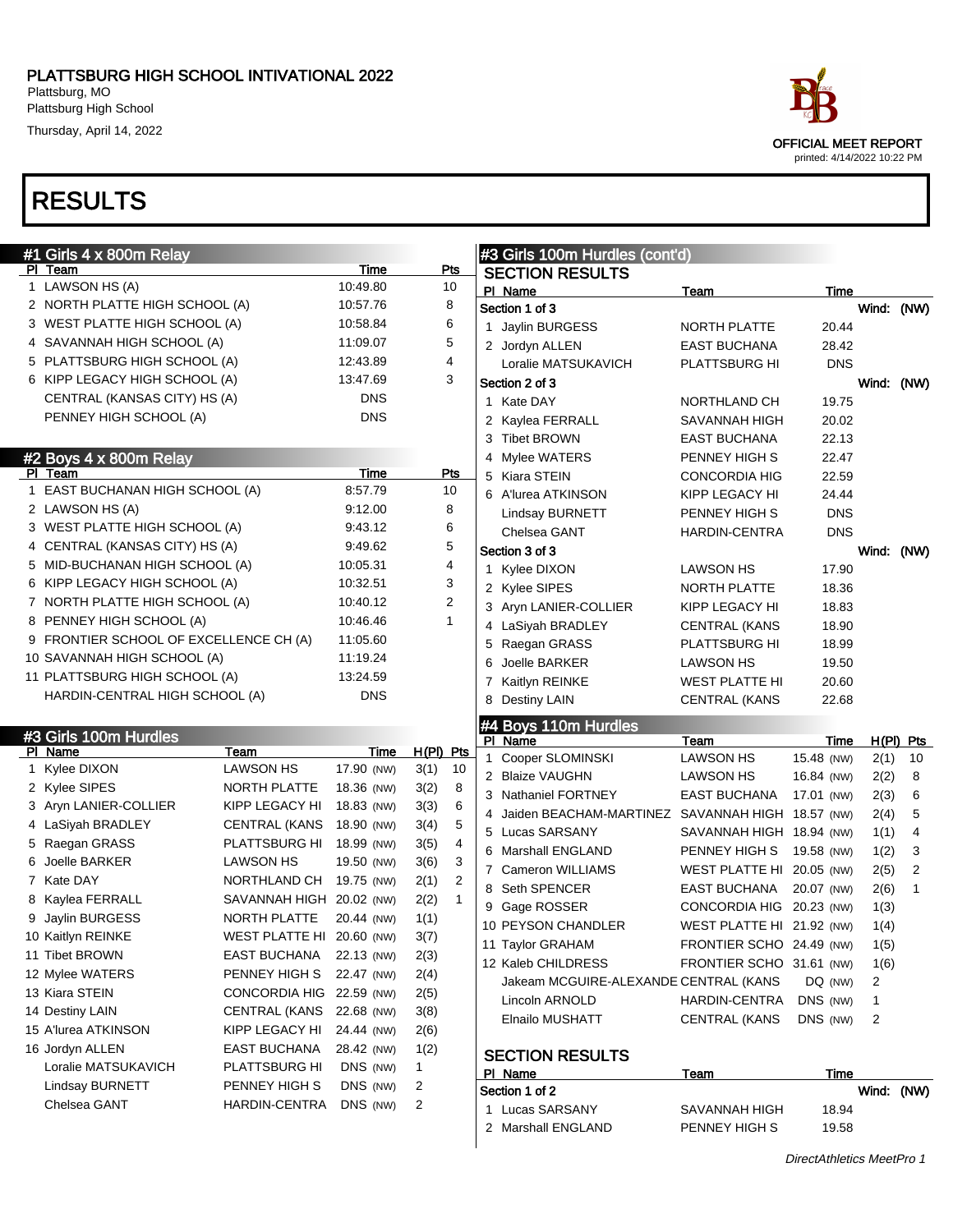Thursday, April 14, 2022



| #4 Boys 110m Hurdles (cont'd)           |                           |            |                         |                |   | #5 Girls 100 Meters (cont'd) |                           |             |            |             |
|-----------------------------------------|---------------------------|------------|-------------------------|----------------|---|------------------------------|---------------------------|-------------|------------|-------------|
| PI Name                                 | Team                      | Time       |                         |                |   | <b>SECTION RESULTS</b>       |                           |             |            |             |
| 3 Gage ROSSER                           | <b>CONCORDIA HIG</b>      | 20.23      |                         |                |   | PI Name                      | Team                      | Time        |            |             |
| 4 PEYSON CHANDLER                       | <b>WEST PLATTE HI</b>     | 21.92      |                         |                |   | Section 1 of 4               |                           |             | Wind: (NW) |             |
| 5 Taylor GRAHAM                         | <b>FRONTIER SCHO</b>      | 24.49      |                         |                |   | 1 Stella DAVID               | KIPP LEGACY HI            | 14.55       |            |             |
| 6 Kaleb CHILDRESS                       | <b>FRONTIER SCHO</b>      | 31.61      |                         |                |   | 2 Dalila PATTERSON           | DELASALLE CHA             | 16.41       |            |             |
| Lincoln ARNOLD                          | <b>HARDIN-CENTRA</b>      | <b>DNS</b> |                         |                |   | 3 Laney STARKEY              | NORTHLAND CH              | 16.74       |            |             |
| Section 2 of 2                          |                           |            | Wind:                   | (NW)           |   | <b>Tristen ARNOLD</b>        | <b>CONCORDIA HIG</b>      | <b>DNS</b>  |            |             |
| 1 Cooper SLOMINSKI                      | <b>LAWSON HS</b>          | 15.48      |                         |                |   | Renee GRYMALA                | <b>HARDIN-CENTRA</b>      | <b>DNS</b>  |            |             |
| 2 Blaize VAUGHN                         | <b>LAWSON HS</b>          | 16.84      |                         |                |   | Section 2 of 4               |                           |             | Wind: (NW) |             |
| 3 Nathaniel FORTNEY                     | <b>EAST BUCHANA</b>       | 17.01      |                         |                |   | 1 Marziyah BARRETT           | KIPP LEGACY HI            | 14.83       |            |             |
| 4 Jaiden BEACHAM-MARTINEZ SAVANNAH HIGH |                           | 18.57      |                         |                |   | 2 Stevie LAST                | PLATTSBURG HI             | 14.92       |            |             |
| 5 Cameron WILLIAMS                      | <b>WEST PLATTE HI</b>     | 20.05      |                         |                |   | 3 Hannah NIXDORF             | PENNEY HIGH S             | 15.17       |            |             |
| 6 Seth SPENCER                          | <b>EAST BUCHANA</b>       | 20.07      |                         |                |   | 4 Avery HALL                 | NORTHLAND CH              | 15.21       |            |             |
| Jakeam MCGUIRE-ALEXANDE CENTRAL (KANS   |                           | DQ         |                         |                | 5 | Ja'Miya HAYNES-BOLDEN        | <b>FRONTIER SCHO</b>      | 15.26       |            |             |
| Elnailo MUSHATT                         | <b>CENTRAL (KANS</b>      | <b>DNS</b> |                         |                | 6 | Rain GRAY                    | PENNEY HIGH S             | 15.50       |            |             |
| #5 Girls 100 Meters                     |                           |            |                         |                |   | 7 Anylah FONVILLE            | <b>FRONTIER SCHO</b>      | 17.25       |            |             |
| PI Name                                 | Team                      | Time       |                         | $H(PI)$ Pts    |   | Callie WEBER                 | <b>CONCORDIA HIG</b>      | <b>DNS</b>  |            |             |
| 1 Olivia ROGERS                         | NORTH PLATTE              | 12.71 (NW) | 4(1)                    | 10             |   | Section 3 of 4               |                           |             | Wind: (NW) |             |
| 2 Emma KLEIN                            | EAST BUCHANA              | 12.95 (NW) | 4(2)                    | 8              |   | 1 Keaja ROBINSON             | <b>CENTRAL (KANS</b>      | 13.69       |            |             |
| 3 Katie GROOM                           | WEST PLATTE HI 13.07 (NW) |            | 4(3)                    | 6              |   | 2 Serenity HEARRON           | <b>CENTRAL (KANS</b>      | 13.87       |            |             |
| 4 Vivian BARTON                         | SAVANNAH HIGH 13.11 (NW)  |            | 4(4)                    | 5              |   | 3 Nevaeh THORNTON            | MID-BUCHANAN              | 13.92       |            |             |
| 5 Kalli SCHUSTER                        | <b>NORTH PLATTE</b>       | 13.14 (NW) | 4(5)                    | $\overline{4}$ |   | 4 Sailor BODENHAUSEN         | SAVANNAH HIGH             | 14.04       |            |             |
| 6 Jordan THORNTON                       | MID-BUCHANAN              | 13.19 (NW) | 4(6)                    | 3              |   | 5 Jacklyn THOMPSON           | <b>LAWSON HS</b>          | 14.11       |            |             |
| 7 Lynnlee NOVICH                        | PLATTSBURG HI             | 13.59 (NW) | 4(7)                    | 2              |   | 6 Kinzie WOODSIDE            | EAST BUCHANA              | 14.69       |            |             |
| 8 Keaja ROBINSON                        | <b>CENTRAL (KANS</b>      | 13.69 (NW) | 3(1)                    | $\mathbf{1}$   |   | 7 Groom KLAIRA               | <b>WEST PLATTE HI</b>     | 14.80       |            |             |
| 9 Piper ZEIGLER                         | <b>LAWSON HS</b>          | 13.74 (NW) | 4(8)                    |                |   | Alyssa RECHTERMANN           | <b>HARDIN-CENTRA</b>      | <b>DNS</b>  |            |             |
| 10 Serenity HEARRON                     | <b>CENTRAL (KANS</b>      | 13.87 (NW) | 3(2)                    |                |   | Section 4 of 4               |                           |             | Wind: (NW) |             |
| 11 Nevaeh THORNTON                      | MID-BUCHANAN              | 13.92 (NW) | 3(3)                    |                |   | 1 Olivia ROGERS              | NORTH PLATTE              | 12.71       |            |             |
| 12 Sailor BODENHAUSEN                   | SAVANNAH HIGH 14.04 (NW)  |            | 3(4)                    |                |   | 2 Emma KLEIN                 | EAST BUCHANA              | 12.95       |            |             |
| 13 Jacklyn THOMPSON                     | <b>LAWSON HS</b>          | 14.11 (NW) | 3(5)                    |                |   | 3 Katie GROOM                | <b>WEST PLATTE HI</b>     | 13.07       |            |             |
| 14 Stella DAVID                         | KIPP LEGACY HI            | 14.55 (NW) | 1(1)                    |                |   | 4 Vivian BARTON              | SAVANNAH HIGH             | 13.11       |            |             |
| 15 Kinzie WOODSIDE                      | EAST BUCHANA              | 14.69 (NW) | 3(6)                    |                |   | 5 Kalli SCHUSTER             | <b>NORTH PLATTE</b>       | 13.14       |            |             |
| 16 Groom KLAIRA                         | WEST PLATTE HI 14.80 (NW) |            | 3(7)                    |                | 6 | Jordan THORNTON              | MID-BUCHANAN              | 13.19       |            |             |
| 17 Marziyah BARRETT                     | KIPP LEGACY HI            | 14.83 (NW) | 2(1)                    |                |   | 7 Lynnlee NOVICH             | PLATTSBURG HI             | 13.59       |            |             |
| 18 Stevie LAST                          | PLATTSBURG HI             | 14.92 (NW) | 2(2)                    |                |   | 8 Piper ZEIGLER              | <b>LAWSON HS</b>          | 13.74       |            |             |
| 19 Hannah NIXDORF                       | PENNEY HIGH S             | 15.17 (NW) | 2(3)                    |                |   | #6 Boys 100 Meters           |                           |             |            |             |
| 20 Avery HALL                           | NORTHLAND CH 15.21 (NW)   |            | 2(4)                    |                |   | PI Name                      | Team                      | <u>Time</u> |            | $H(PI)$ Pts |
| 21 Ja'Miya HAYNES-BOLDEN                | FRONTIER SCHO 15.26 (NW)  |            | 2(5)                    |                |   | 1 Lane LEADER                | MID-BUCHANAN              | 11.14 (NW)  | 4(1)       | 10          |
| 22 Rain GRAY                            | PENNEY HIGH S             | 15.50 (NW) | 2(6)                    |                |   | 2 Chad FOWLES                | WEST PLATTE HI 11.35 (NW) |             | 4(2)       | 8           |
| 23 Dalila PATTERSON                     | DELASALLE CHA 16.41 (NW)  |            | 1(2)                    |                | 3 | Kweli HAMEED                 | <b>CENTRAL (KANS</b>      | 11.43 (NW)  | 4(3)       | 6           |
| 24 Laney STARKEY                        | NORTHLAND CH 16.74 (NW)   |            | 1(3)                    |                | 4 | <b>Nathaniel FORTNEY</b>     | EAST BUCHANA              | 11.46 (NW)  | 4(4)       | 5           |
| 25 Anylah FONVILLE                      | FRONTIER SCHO 17.25 (NW)  |            | 2(7)                    |                |   | 5 Colin PHIPPS               | <b>LAWSON HS</b>          | 11.59 (NW)  | 4(5)       | 4           |
| <b>Tristen ARNOLD</b>                   | <b>CONCORDIA HIG</b>      | DNS (NW)   | 1                       |                | 6 | Dontae BURCH                 | NORTHLAND CH              | 11.70 (NW)  | 3(1)       | 3           |
| Renee GRYMALA                           | HARDIN-CENTRA             | DNS (NW)   | $\mathbf{1}$            |                |   | 7 Dominic KIMLER             | SAVANNAH HIGH 11.74 (NW)  |             | 2(1)       | 2           |
| Callie WEBER                            | <b>CONCORDIA HIG</b>      | DNS (NW)   | $\overline{\mathbf{c}}$ |                | 8 | DeAngelo BAYLIS              | KIPP LEGACY HI            | 11.90 (NW)  | 3(2)       | 1           |
| Alyssa RECHTERMANN                      | HARDIN-CENTRA             | DNS (NW)   | 3                       |                | 9 | Jason SHANKS                 | NORTH PLATTE              | 12.01 (NW)  | 4(6)       |             |
|                                         |                           |            |                         |                |   | 10 Benjamin PUGH             | MID-BUCHANAN              | 12.20 (NW)  | 2(2)       |             |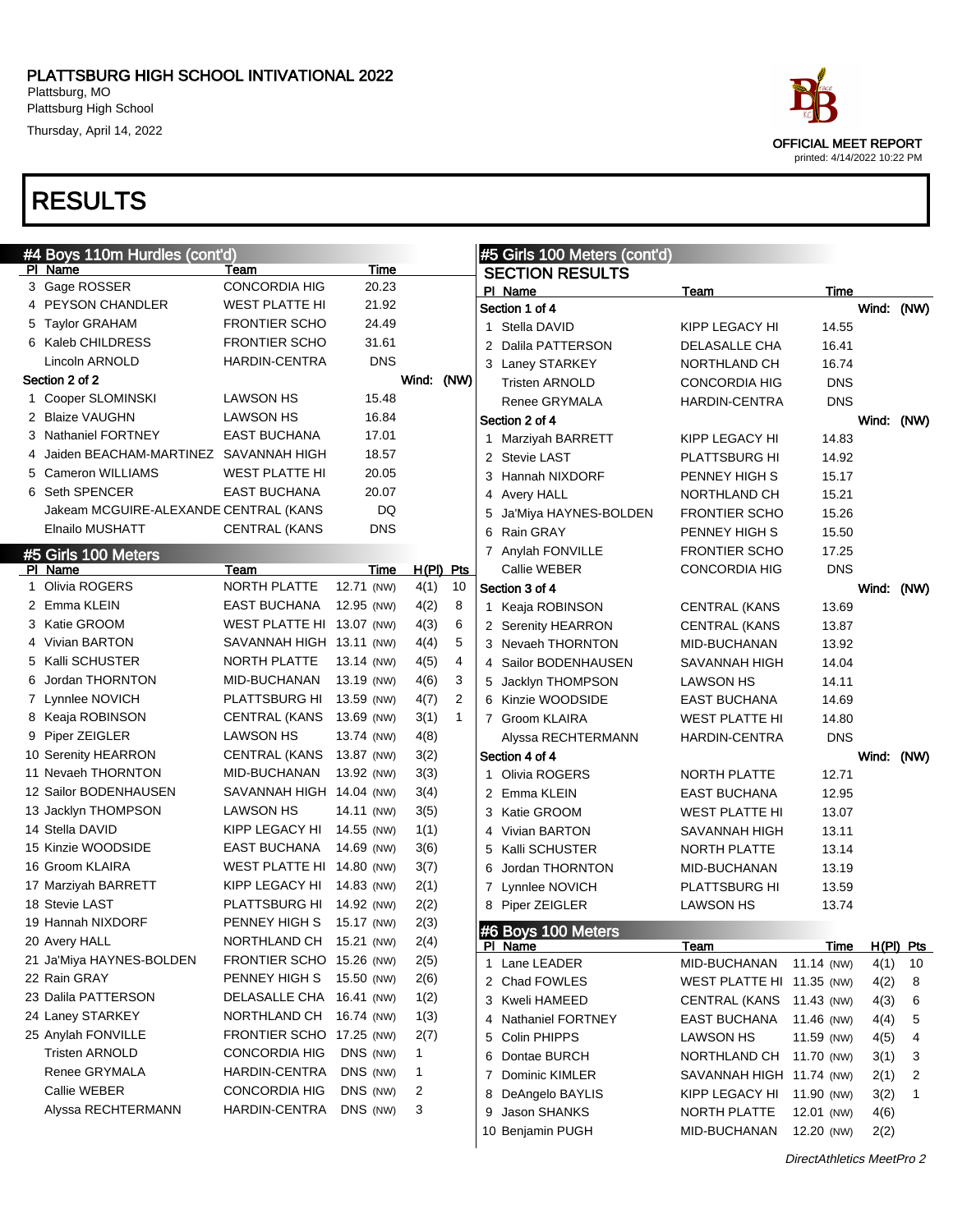Thursday, April 14, 2022

| #6 Boys 100 Meters (cont'd) |                           |             |                |              | #6 Boys 100 Meters (cont'd)        |                       |             |              |             |
|-----------------------------|---------------------------|-------------|----------------|--------------|------------------------------------|-----------------------|-------------|--------------|-------------|
| PI Name                     | Team                      | Time        | $H(PI)$ Pts    |              | PI Name                            | <b>Team</b>           | Time        |              |             |
| 11 Trey PENDLETON           | <b>EAST BUCHANA</b>       | 12.25 (NW)  | 2(3)           |              | 5 Brayden REYNOLDS                 | PENNEY HIGH S         | 12.57       |              |             |
| 12 Dalton HILL              | WEST PLATTE HI 12.27 (NW) |             | 3(3)           |              | 6 Andrew RICH                      | PENNEY HIGH S         | 12.58       |              |             |
| 13 Korbin DOW               | PLATTSBURG HI 12.52 (NW)  |             | 2(4)           |              | Daniel SLATER                      | <b>LAWSON HS</b>      | <b>DNS</b>  |              |             |
| 14 Drayven HOGAN            | CONCORDIA HIG 12.54 (NW)  |             | 2(5)           |              | Enrique LOWERY                     | <b>CENTRAL (KANS</b>  | <b>DNS</b>  |              |             |
| 15 Jacob STEGMANN           | CONCORDIA HIG 12.56 (NW)  |             | 3(4)           |              | Section 4 of 4                     |                       |             |              | Wind: (NW)  |
| 16 Brayden REYNOLDS         | PENNEY HIGH S 12.57 (NW)  |             | 3(5)           |              | 1 Lane LEADER                      | MID-BUCHANAN          | 11.14       |              |             |
| 17 Andrew RICH              | PENNEY HIGH S             | 12.58 (NW)  | 3(6)           |              | 2 Chad FOWLES                      | <b>WEST PLATTE HI</b> | 11.35       |              |             |
| 18 Nolan SMITH              | SAVANNAH HIGH 12.62 (NW)  |             | 2(6)           |              | 3 Kweli HAMEED                     | <b>CENTRAL (KANS</b>  | 11.43       |              |             |
| 19 D'Vontae LOVE            | KIPP LEGACY HI 12.71 (NW) |             | 2(7)           | 4            | <b>Nathaniel FORTNEY</b>           | <b>EAST BUCHANA</b>   | 11.46       |              |             |
| 20 Tyler JONES-RELEFORD     | FRONTIER SCHO 12.84 (NW)  |             | 4(7)           |              | 5 Colin PHIPPS                     | <b>LAWSON HS</b>      | 11.59       |              |             |
| 21 Michael PATTERSON        | DELASALLE CHA 13.74 (NW)  |             | 1(1)           | 6            | Jason SHANKS                       | NORTH PLATTE          | 12.01       |              |             |
| 22 Brandon GILLIAM          | DELASALLE CHA 13.80 (NW)  |             | 1(2)           |              | 7 Tyler JONES-RELEFORD             | <b>FRONTIER SCHO</b>  | 12.84       |              |             |
| 23 Damonte WILLIAMS         | FRONTIER SCHO 14.54 (NW)  |             | 1(3)           |              | Korbin PUGH                        | <b>HARDIN-CENTRA</b>  | <b>DNS</b>  |              |             |
| 24 Brodie WEHMEYER          | PLATTSBURG HI 15.14 (NW)  |             | 1(4)           |              |                                    |                       |             |              |             |
| Anakin GRAYSON              | HARDIN-CENTRA             | DNS (NW)    | $\overline{2}$ |              | #7 Girls 4 x 200m Relay<br>PI Team |                       | <b>Time</b> | $H(PI)$ Pts  |             |
| <b>Teon MITCHELL</b>        | DELASALLE CHA             | DNS (NW)    | 1              | $\mathbf{1}$ | NORTH PLATTE HIGH SCHOOL (A)       |                       | 1:47.92     | 2(1)         | 10          |
| <b>Grant SCHUSTER</b>       | NORTH PLATTE              | DNS (NW)    | 1              |              | 2 PLATTSBURG HIGH SCHOOL (A)       |                       | 1:51.03     | 2(2)         | 8           |
| <b>Billy RUSHING</b>        | DELASALLE CHA             | DNS (NW)    | $\mathbf{1}$   |              | 3 WEST PLATTE HIGH SCHOOL (A)      |                       | 1:51.81     | 2(3)         | 6           |
| Daniel SLATER               | <b>LAWSON HS</b>          | DNS (NW)    | 3              |              | 4 CENTRAL (KANSAS CITY) HS (A)     |                       | 1:56.53     | 2(4)         | 5           |
| Enrique LOWERY              | <b>CENTRAL (KANS</b>      | DNS (NW)    | 3              | 5            | EAST BUCHANAN HIGH SCHOOL (A)      |                       | 1:56.99     | 2(5)         | 4           |
| Korbin PUGH                 | HARDIN-CENTRA             | DNS (NW)    | 4              |              | 6 LAWSON HS (A)                    |                       | 2:00.17     | 2(6)         | 3           |
|                             |                           |             |                |              | 7 CONCORDIA HIGH SCHOOL (A)        |                       | 2:01.73     | 2(7)         | 2           |
| <b>SECTION RESULTS</b>      |                           |             |                |              | 8 SAVANNAH HIGH SCHOOL (A)         |                       | 2:02.75     | 2(8)         | $\mathbf 1$ |
| PI Name                     | Team                      | <b>Time</b> |                |              | 9 MID-BUCHANAN HIGH SCHOOL (A)     |                       | 2:04.55     | 1(1)         |             |
| Section 1 of 4              |                           |             | Wind: (NW)     |              | 10 KIPP LEGACY HIGH SCHOOL (A)     |                       | 2:06.82     | 1(2)         |             |
| 1 Michael PATTERSON         | DELASALLE CHA             | 13.74       |                |              | 11 PENNEY HIGH SCHOOL (A)          |                       | 2:08.96     | 1(3)         |             |
| 2 Brandon GILLIAM           | DELASALLE CHA             | 13.80       |                |              | NORTHLAND CHRISTIAN SCHOOL (A)     |                       | DQ          | $\mathbf{1}$ |             |
| 3 Damonte WILLIAMS          | <b>FRONTIER SCHO</b>      | 14.54       |                |              | HARDIN-CENTRAL HIGH SCHOOL (A)     |                       | <b>DNS</b>  | 1            |             |
| 4 Brodie WEHMEYER           | PLATTSBURG HI             | 15.14       |                |              |                                    |                       |             |              |             |
| <b>Teon MITCHELL</b>        | DELASALLE CHA             | <b>DNS</b>  |                |              | <b>SECTION RESULTS</b>             |                       |             |              |             |
| <b>Grant SCHUSTER</b>       | <b>NORTH PLATTE</b>       | <b>DNS</b>  |                |              | PI Team                            |                       | Time        |              |             |
| <b>Billy RUSHING</b>        | DELASALLE CHA             | <b>DNS</b>  |                |              | Section 1 of 2                     |                       |             |              |             |
| Section 2 of 4              |                           |             | Wind: (NW)     |              | 1 MID-BUCHANAN HIGH SCHOOL (A)     |                       | 2:04.55     |              |             |
| 1 Dominic KIMLER            | SAVANNAH HIGH             | 11.74       |                |              | 2 KIPP LEGACY HIGH SCHOOL (A)      |                       | 2:06.82     |              |             |
| 2 Benjamin PUGH             | MID-BUCHANAN              | 12.20       |                |              | 3 PENNEY HIGH SCHOOL (A)           |                       | 2:08.96     |              |             |
| 3 Trey PENDLETON            | <b>EAST BUCHANA</b>       | 12.25       |                |              | NORTHLAND CHRISTIAN SCHOOL (A)     |                       | DQ          |              |             |
| 4 Korbin DOW                | PLATTSBURG HI             | 12.52       |                |              | HARDIN-CENTRAL HIGH SCHOOL (A)     |                       | <b>DNS</b>  |              |             |
| 5 Drayven HOGAN             | <b>CONCORDIA HIG</b>      | 12.54       |                |              | Section 2 of 2                     |                       |             |              |             |
| 6 Nolan SMITH               | SAVANNAH HIGH             | 12.62       |                |              | 1 NORTH PLATTE HIGH SCHOOL (A)     |                       | 1:47.92     |              |             |
| 7 D'Vontae LOVE             | KIPP LEGACY HI            | 12.71       |                |              | 2 PLATTSBURG HIGH SCHOOL (A)       |                       | 1:51.03     |              |             |
| Anakin GRAYSON              | <b>HARDIN-CENTRA</b>      | <b>DNS</b>  |                |              | 3 WEST PLATTE HIGH SCHOOL (A)      |                       | 1:51.81     |              |             |
| Section 3 of 4              |                           |             | Wind: (NW)     |              | 4 CENTRAL (KANSAS CITY) HS (A)     |                       | 1:56.53     |              |             |
| 1 Dontae BURCH              | NORTHLAND CH              | 11.70       |                |              | 5 EAST BUCHANAN HIGH SCHOOL (A)    |                       | 1:56.99     |              |             |
| 2 DeAngelo BAYLIS           | KIPP LEGACY HI            | 11.90       |                |              | 6 LAWSON HS (A)                    |                       | 2:00.17     |              |             |
| 3 Dalton HILL               | <b>WEST PLATTE HI</b>     | 12.27       |                |              | 7 CONCORDIA HIGH SCHOOL (A)        |                       | 2:01.73     |              |             |
| 4 Jacob STEGMANN            | <b>CONCORDIA HIG</b>      | 12.56       |                |              | 8 SAVANNAH HIGH SCHOOL (A)         |                       | 2:02.75     |              |             |
|                             |                           |             |                |              |                                    |                       |             |              |             |

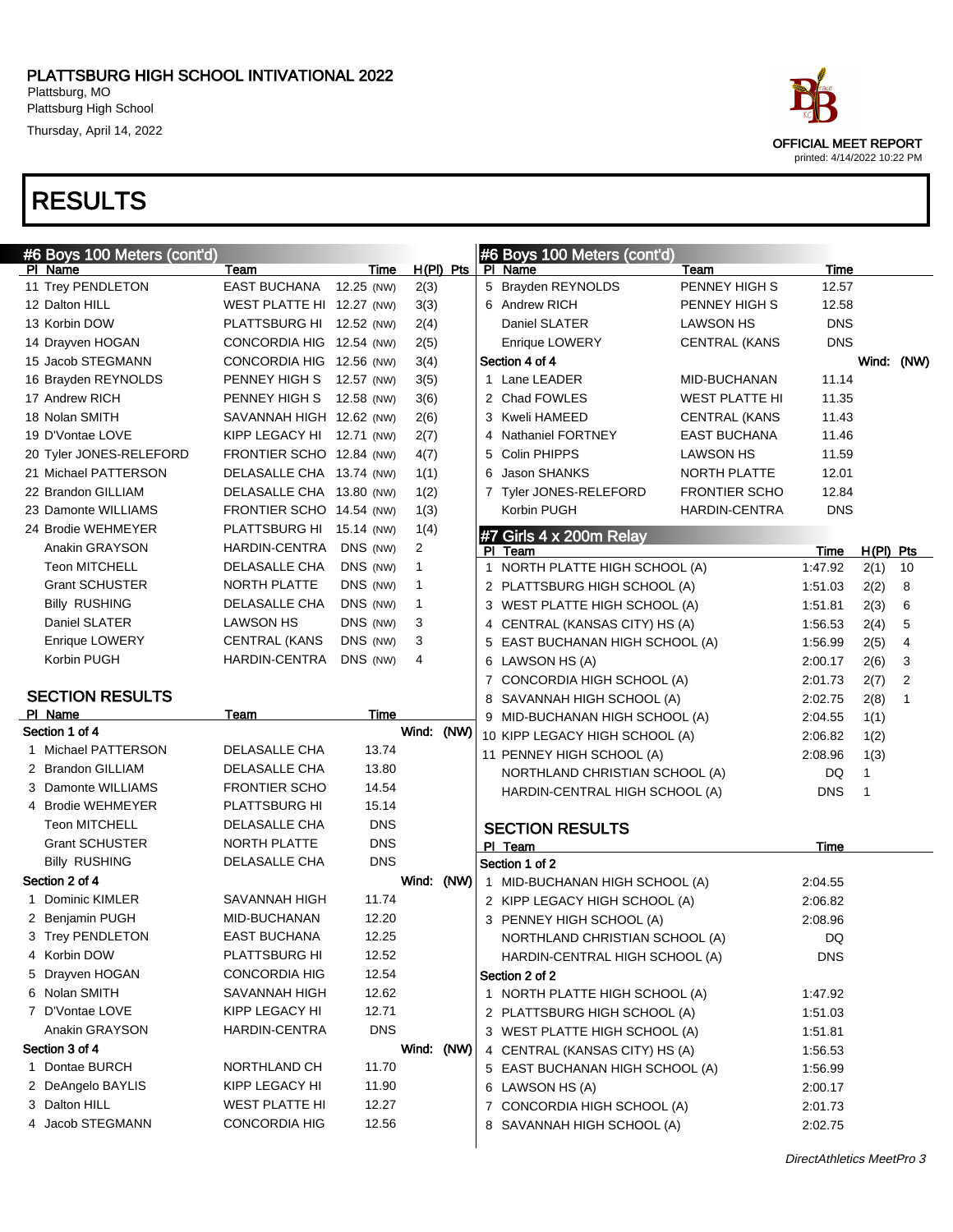Thursday, April 14, 2022

### RESULTS

| #8 Boys 4 x 200m Relay                       |            |             |              | #10 Boys 1600 Meters            |                       |             |              |     |
|----------------------------------------------|------------|-------------|--------------|---------------------------------|-----------------------|-------------|--------------|-----|
| PI Team                                      | Time       | $H(PI)$ Pts |              | PI Name                         | Team                  | <b>Time</b> |              | Pts |
| 1 LAWSON HS (A)                              | 1:33.55    | 2(1)        | 10           | 1 Aidan HENSLEY                 | <b>EAST BUCHANA</b>   | 4:51.52     |              | 10  |
| 2 PLATTSBURG HIGH SCHOOL (A)                 | 1:34.39    | 2(2)        | 8            | 2 Max STEPHAN                   | <b>LAWSON HS</b>      | 4:58.10     |              | 8   |
| 3 CENTRAL (KANSAS CITY) HS (A)               | 1:35.29    | 2(3)        | 6            | 3 Noah HECKMAN                  | NORTH PLATTE          | 5:01.00     |              | 6   |
| 4 WEST PLATTE HIGH SCHOOL (A)                | 1:36.78    | 2(4)        | 5            | 4 Josh SCHAFFART                | NORTH PLATTE          | 5:01.57     |              | 5   |
| 5 FRONTIER SCHOOL OF EXCELLENCE CH (A)       | 1:41.02    | 2(5)        | 4            | 5 Ryan MCINTOSH                 | PENNEY HIGH S         | 5:03.84     |              | 4   |
| 6 KIPP LEGACY HIGH SCHOOL (A)                | 1:45.76    | 1(1)        | 3            | 6 Joseph MAYNE                  | <b>LAWSON HS</b>      | 5:28.34     |              | 3   |
| 7 SAVANNAH HIGH SCHOOL (A)                   | 1:46.42    | 2(6)        | 2            | 7 Andrew SCHAEFFER              | MID-BUCHANAN          | 5:38.21     |              | 2   |
| 8 PENNEY HIGH SCHOOL (A)                     | 1:46.47    | 1(2)        | $\mathbf{1}$ | 8 Terrion CANTON                | <b>CENTRAL (KANS</b>  | 5:39.47     |              | 1   |
| 9 MID-BUCHANAN HIGH SCHOOL (A)               | 1:47.75    | 2(7)        |              | 9 Ashur SHARP                   | NORTHLAND CH          | 5:39.88     |              |     |
| 10 EAST BUCHANAN HIGH SCHOOL (A)             | 1:50.86    | 1(3)        |              | 10 Thomas DEFFET                | WEST PLATTE HI        | 5:49.75     |              |     |
| 11 CONCORDIA HIGH SCHOOL (A)                 | 1:59.31    | 1(4)        |              | 11 Aiden BLACK                  | MID-BUCHANAN          | 5:50.72     |              |     |
| NORTH PLATTE HIGH SCHOOL (A)                 | <b>DNS</b> | 1           |              | 12 Sean BATTAGLIA               | PENNEY HIGH S         | 5:56.34     |              |     |
| HARDIN-CENTRAL HIGH SCHOOL (A)               | <b>DNS</b> | 2           |              | 13 Landon TURNER                | <b>EAST BUCHANA</b>   | 6:18.97     |              |     |
|                                              |            |             |              | 14 Max MANN                     | PLATTSBURG HI         | 6:27.53     |              |     |
| <b>SECTION RESULTS</b>                       |            |             |              | 15 Donavan STONE                | <b>FRONTIER SCHO</b>  | 6:37.44     |              |     |
| PI Team                                      | Time       |             |              | 16 Josiah CALDERON              | KIPP LEGACY HI        | 6:38.51     |              |     |
| Section 1 of 2                               |            |             |              | <b>Tyrease HOLMES</b>           | <b>CENTRAL (KANS</b>  | <b>DNS</b>  |              |     |
| 1 KIPP LEGACY HIGH SCHOOL (A)                | 1:45.76    |             |              | <b>Taylor GRAHAM</b>            | <b>FRONTIER SCHO</b>  | <b>DNS</b>  |              |     |
| 2 PENNEY HIGH SCHOOL (A)                     | 1:46.47    |             |              | Max CLARIDAY                    | <b>HARDIN-CENTRA</b>  | <b>DNS</b>  |              |     |
| 3 EAST BUCHANAN HIGH SCHOOL (A)              | 1:50.86    |             |              | <b>Drew HAWKINS</b>             | <b>HARDIN-CENTRA</b>  | <b>DNS</b>  |              |     |
| 4 CONCORDIA HIGH SCHOOL (A)                  | 1:59.31    |             |              | Jonah MCGIVERN                  | <b>WEST PLATTE HI</b> | <b>DNS</b>  |              |     |
| NORTH PLATTE HIGH SCHOOL (A)                 | <b>DNS</b> |             |              |                                 |                       |             |              |     |
| Section 2 of 2                               |            |             |              | #11 Girls 4 x 100m Relay        |                       |             |              |     |
|                                              |            |             |              |                                 |                       |             |              |     |
| 1 LAWSON HS (A)                              | 1:33.55    |             |              | PI Team                         |                       | Time        | $H(PI)$ Pts  |     |
| 2 PLATTSBURG HIGH SCHOOL (A)                 | 1:34.39    |             |              | 1 NORTH PLATTE HIGH SCHOOL (A)  |                       | 52.42       | 2(1)         | 10  |
| 3 CENTRAL (KANSAS CITY) HS (A)               | 1:35.29    |             |              | 2 PLATTSBURG HIGH SCHOOL (A)    |                       | 53.45       | 2(2)         | 8   |
| 4 WEST PLATTE HIGH SCHOOL (A)                | 1:36.78    |             |              | 3 EAST BUCHANAN HIGH SCHOOL (A) |                       | 53.46       | 2(3)         | 6   |
| 5 FRONTIER SCHOOL OF EXCELLENCE CH (A)       | 1:41.02    |             |              | 4 WEST PLATTE HIGH SCHOOL (A)   |                       | 53.99       | 2(4)         | 5   |
| 6 SAVANNAH HIGH SCHOOL (A)                   | 1:46.42    |             |              | 5 SAVANNAH HIGH SCHOOL (A)      |                       | 54.77       | 2(5)         | 4   |
| 7 MID-BUCHANAN HIGH SCHOOL (A)               | 1:47.75    |             |              | 6 CENTRAL (KANSAS CITY) HS (A)  |                       | 54.78       | 2(6)         | 3   |
| HARDIN-CENTRAL HIGH SCHOOL (A)               | <b>DNS</b> |             |              | 7 KIPP LEGACY HIGH SCHOOL (A)   |                       | 56.13       | 2(7)         | 2   |
|                                              |            |             |              | 8 PENNEY HIGH SCHOOL (A)        |                       | 59.92       | 1(1)         | 1   |
| #9 Girls 1600 Meters<br>PI Name<br>Team      | Time       |             | Pts          | 9 CONCORDIA HIGH SCHOOL (A)     |                       | 1:01.85     | 1(2)         |     |
| <b>LAWSON HS</b><br>1 Landen WILSON          | 5:42.81    |             | 10           | 10 LAWSON HS (A)                |                       | 1:03.61     | 2(8)         |     |
| NORTH PLATTE<br>2 Brianna DEBORD             | 5:53.40    |             | 8            | HARDIN-CENTRAL HIGH SCHOOL (A)  |                       | <b>DNS</b>  | $\mathbf{1}$ |     |
| 3 Julia PATTISON<br><b>WEST PLATTE HI</b>    | 5:55.05    |             | 6            |                                 |                       |             |              |     |
| 4 Iris ALVAREZ<br>SAVANNAH HIGH              | 6:16.17    |             | 5            | <b>SECTION RESULTS</b>          |                       |             |              |     |
| 5 Laynie DAVIDSON<br>EAST BUCHANA            | 6:18.68    |             | 4            | PI Team                         |                       | Time        |              |     |
| 6 Kortney WITHEROW<br>PENNEY HIGH S          | 6:25.14    |             | 3            | Section 1 of 2                  |                       |             |              |     |
| 7 Alaina SCROGGINS<br>NORTH PLATTE           | 6:29.60    |             | 2            | 1 PENNEY HIGH SCHOOL (A)        |                       | 59.92       |              |     |
| 8 Maddison MCMILLAN<br><b>WEST PLATTE HI</b> | 6:49.72    |             | $\mathbf 1$  | 2 CONCORDIA HIGH SCHOOL (A)     |                       | 1:01.85     |              |     |
| 9 Aynjewel JONES<br>EAST BUCHANA             | 7:04.46    |             |              | HARDIN-CENTRAL HIGH SCHOOL (A)  |                       | <b>DNS</b>  |              |     |
| Olivia POYNTER<br>PENNEY HIGH S              | <b>DNS</b> |             |              | Section 2 of 2                  |                       |             |              |     |
| <b>Brianna MCATEE</b><br><b>LAWSON HS</b>    | <b>DNS</b> |             |              | 1 NORTH PLATTE HIGH SCHOOL (A)  |                       | 52.42       |              |     |
|                                              |            |             |              | 2 PLATTSBURG HIGH SCHOOL (A)    |                       | 53.45       |              |     |
|                                              |            |             |              | 3 EAST BUCHANAN HIGH SCHOOL (A) |                       | 53.46       |              |     |



DirectAthletics MeetPro 4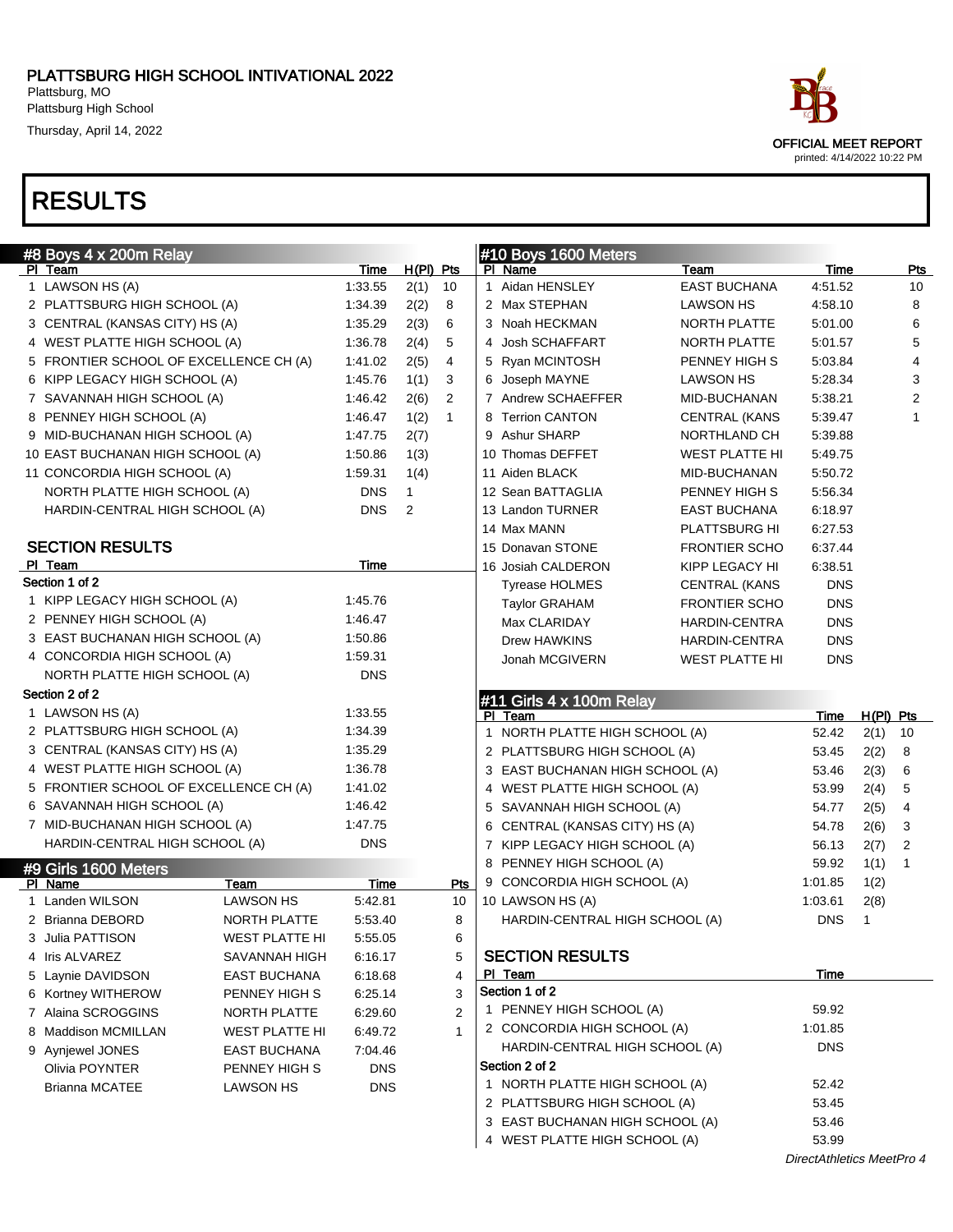Thursday, April 14, 2022

| ace                         |  |
|-----------------------------|--|
| OFFICIAL MEET REPORT        |  |
| printed: 4/14/2022 10:22 PM |  |

| #11 Girls 4 x 100m Relay (cont'd)      |                       |             |              |              |   | #13 Girls 400 Meters (cont'd) |                      |             |                |                |
|----------------------------------------|-----------------------|-------------|--------------|--------------|---|-------------------------------|----------------------|-------------|----------------|----------------|
| PI Team                                |                       | Time        |              |              |   | PI Name                       | Team                 | Time        | $H(PI)$ Pts    |                |
| 5 SAVANNAH HIGH SCHOOL (A)             |                       | 54.77       |              |              |   | 8 Cate COOPER                 | <b>CONCORDIA HIG</b> | 1:11.18     | 2(2)           | $\overline{1}$ |
| 6 CENTRAL (KANSAS CITY) HS (A)         |                       | 54.78       |              |              |   | 9 Ava BRIEGEL                 | LAWSON HS            | 1:11.62     | 2(3)           |                |
| 7 KIPP LEGACY HIGH SCHOOL (A)          |                       | 56.13       |              |              |   | 10 Jocelyn CALVERT            | LAWSON HS            | 1:13.89     | 2(4)           |                |
| 8 LAWSON HS (A)                        |                       | 1:03.61     |              |              |   | 11 Stevie LAST                | PLATTSBURG HI        | 1:15.35     | 2(5)           |                |
| #12 Boys 4 x 100m Relay                |                       |             |              |              |   | 12 Gabriella SEGAR            | PENNEY HIGH S        | 1:18.25     | 2(6)           |                |
| PI Team                                |                       | Time        | $H(PI)$ Pts  |              |   | 13 Delanie SMITH              | MID-BUCHANAN         | 1:19.66     | 1(1)           |                |
| 1 WEST PLATTE HIGH SCHOOL (A)          |                       | 45.30       | 2(1)         | 10           |   | 14 Stella DAVID               | KIPP LEGACY HI       | 1:22.05     | 3(7)           |                |
| 2 CENTRAL (KANSAS CITY) HS (A)         |                       | 45.50       | 2(2)         | 8            |   | 15 Ja'Miya HAYNES-BOLDEN      | <b>FRONTIER SCHO</b> | 1:29.23     | 1(2)           |                |
| 3 PLATTSBURG HIGH SCHOOL (A)           |                       | 46.28       | 2(3)         | 6            |   | 16 Jazmyn GRIGSBY             | KIPP LEGACY HI       | 1:39.38     | 3(8)           |                |
| 4 MID-BUCHANAN HIGH SCHOOL (A)         |                       | 46.76       | 2(4)         | 5            |   | 17 Kaliya WARE                | <b>FRONTIER SCHO</b> | 1:39.94     | 1(3)           |                |
| 5 SAVANNAH HIGH SCHOOL (A)             |                       | 47.99       | 2(5)         | 4            |   | Emily JOHNSON                 | MID-BUCHANAN         | <b>DNS</b>  | $\mathbf{1}$   |                |
| 6 NORTH PLATTE HIGH SCHOOL (A)         |                       | 48.37       | 2(6)         | 3            |   | Hannah THIESSEN               | PLATTSBURG HI        | <b>DNS</b>  | $\mathbf{1}$   |                |
| 7 FRONTIER SCHOOL OF EXCELLENCE CH (A) |                       | 48.48       | 1(1)         | 2            |   | Kaylee MCCARTY                | DELASALLE CHA        | <b>DNS</b>  | $\mathbf{1}$   |                |
| 8 PENNEY HIGH SCHOOL (A)               |                       | 49.36       | 2(7)         | $\mathbf{1}$ |   | Destiny LANE                  | <b>CENTRAL (KANS</b> | <b>DNS</b>  | $\overline{2}$ |                |
| 9 CONCORDIA HIGH SCHOOL (A)            |                       | 50.43       | 1(2)         |              |   | LaSiyah BRADLEY               | <b>CENTRAL (KANS</b> | <b>DNS</b>  | 2              |                |
| 10 LAWSON HS (A)                       |                       | 51.07       | 2(8)         |              |   |                               |                      |             |                |                |
| 11 EAST BUCHANAN HIGH SCHOOL (A)       |                       | 52.24       | 1(3)         |              |   | <b>SECTION RESULTS</b>        |                      |             |                |                |
| 12 KIPP LEGACY HIGH SCHOOL (A)         |                       | 57.08       | 1(4)         |              |   | PI Name                       | Team                 | Time        |                |                |
| HARDIN-CENTRAL HIGH SCHOOL (A)         |                       | <b>DNS</b>  | $\mathbf{1}$ |              |   | Section 1 of 3                |                      |             |                |                |
|                                        |                       |             |              |              |   | 1 Delanie SMITH               | MID-BUCHANAN         | 1:19.66     |                |                |
| <b>SECTION RESULTS</b>                 |                       |             |              |              |   | 2 Ja'Miya HAYNES-BOLDEN       | <b>FRONTIER SCHO</b> | 1:29.23     |                |                |
| PI Team                                |                       | Time        |              |              |   | 3 Kaliya WARE                 | <b>FRONTIER SCHO</b> | 1:39.94     |                |                |
| Section 1 of 2                         |                       |             |              |              |   | Emily JOHNSON                 | MID-BUCHANAN         | <b>DNS</b>  |                |                |
| 1 FRONTIER SCHOOL OF EXCELLENCE CH (A) |                       | 48.48       |              |              |   | Hannah THIESSEN               | PLATTSBURG HI        | <b>DNS</b>  |                |                |
| 2 CONCORDIA HIGH SCHOOL (A)            |                       | 50.43       |              |              |   | Kaylee MCCARTY                | DELASALLE CHA        | <b>DNS</b>  |                |                |
| 3 EAST BUCHANAN HIGH SCHOOL (A)        |                       | 52.24       |              |              |   | Section 2 of 3                |                      |             |                |                |
| 4 KIPP LEGACY HIGH SCHOOL (A)          |                       | 57.08       |              |              |   | 1 Libby VANDEL                | WEST PLATTE HI       | 1:09.73     |                |                |
| HARDIN-CENTRAL HIGH SCHOOL (A)         |                       | <b>DNS</b>  |              |              |   | 2 Cate COOPER                 | <b>CONCORDIA HIG</b> | 1:11.18     |                |                |
| Section 2 of 2                         |                       |             |              |              |   | 3 Ava BRIEGEL                 | LAWSON HS            | 1:11.62     |                |                |
| 1 WEST PLATTE HIGH SCHOOL (A)          |                       | 45.30       |              |              |   | 4 Jocelyn CALVERT             | LAWSON HS            | 1:13.89     |                |                |
| 2 CENTRAL (KANSAS CITY) HS (A)         |                       | 45.50       |              |              | 5 | Stevie LAST                   | PLATTSBURG HI        | 1:15.35     |                |                |
| 3 PLATTSBURG HIGH SCHOOL (A)           |                       | 46.28       |              |              |   | 6 Gabriella SEGAR             | PENNEY HIGH S        | 1:18.25     |                |                |
| 4 MID-BUCHANAN HIGH SCHOOL (A)         |                       | 46.76       |              |              |   | <b>Destiny LANE</b>           | <b>CENTRAL (KANS</b> | <b>DNS</b>  |                |                |
| 5 SAVANNAH HIGH SCHOOL (A)             |                       | 47.99       |              |              |   | LaSiyah BRADLEY               | <b>CENTRAL (KANS</b> | <b>DNS</b>  |                |                |
| 6 NORTH PLATTE HIGH SCHOOL (A)         |                       | 48.37       |              |              |   | Section 3 of 3                |                      |             |                |                |
| 7 PENNEY HIGH SCHOOL (A)               |                       | 49.36       |              |              |   | 1 Haley SAMPSON               | NORTH PLATTE         | 1:02.33     |                |                |
| 8 LAWSON HS (A)                        |                       | 51.07       |              |              |   | 2 Lindsey RAMSEY              | NORTH PLATTE         | 1:03.93     |                |                |
| #13 Girls 400 Meters                   |                       |             |              |              |   | 3 Reagan BAUER                | SAVANNAH HIGH        | 1:04.12     |                |                |
| <u>PI Name</u>                         | <u>Team</u>           | <u>Time</u> |              | $H(PI)$ Pts  |   | 4 Madyson WEIS                | SAVANNAH HIGH        | 1:08.29     |                |                |
| 1 Haley SAMPSON                        | NORTH PLATTE          | 1:02.33     | 3(1)         | 10           |   | 5 Landry YOUNT                | <b>CONCORDIA HIG</b> | 1:09.33     |                |                |
| 2 Lindsey RAMSEY                       | NORTH PLATTE          | 1:03.93     | 3(2)         | 8            |   | 6 Rain GRAY                   | PENNEY HIGH S        | 1:09.85     |                |                |
| 3 Reagan BAUER                         | SAVANNAH HIGH         | 1:04.12     | 3(3)         | 6            | 7 | Stella DAVID                  | KIPP LEGACY HI       | 1:22.05     |                |                |
| 4 Madyson WEIS                         | SAVANNAH HIGH         | 1:08.29     | 3(4)         | 5            | 8 | Jazmyn GRIGSBY                | KIPP LEGACY HI       | 1:39.38     |                |                |
| 5 Landry YOUNT                         | <b>CONCORDIA HIG</b>  | 1:09.33     | 3(5)         | 4            |   | #14 Boys 400 Meters           |                      |             |                |                |
| 6 Libby VANDEL                         | <b>WEST PLATTE HI</b> | 1:09.73     | 2(1)         | 3            |   | <b>PI</b> Name                | <b>Team</b>          | <u>Time</u> | H(PI) Pts      |                |
| 7 Rain GRAY                            | PENNEY HIGH S         | 1:09.85     | 3(6)         | 2            |   | 1 Lane LEADER                 | MID-BUCHANAN         | 52.09       | $4(1)$ 10      |                |
|                                        |                       |             |              |              |   |                               |                      |             |                |                |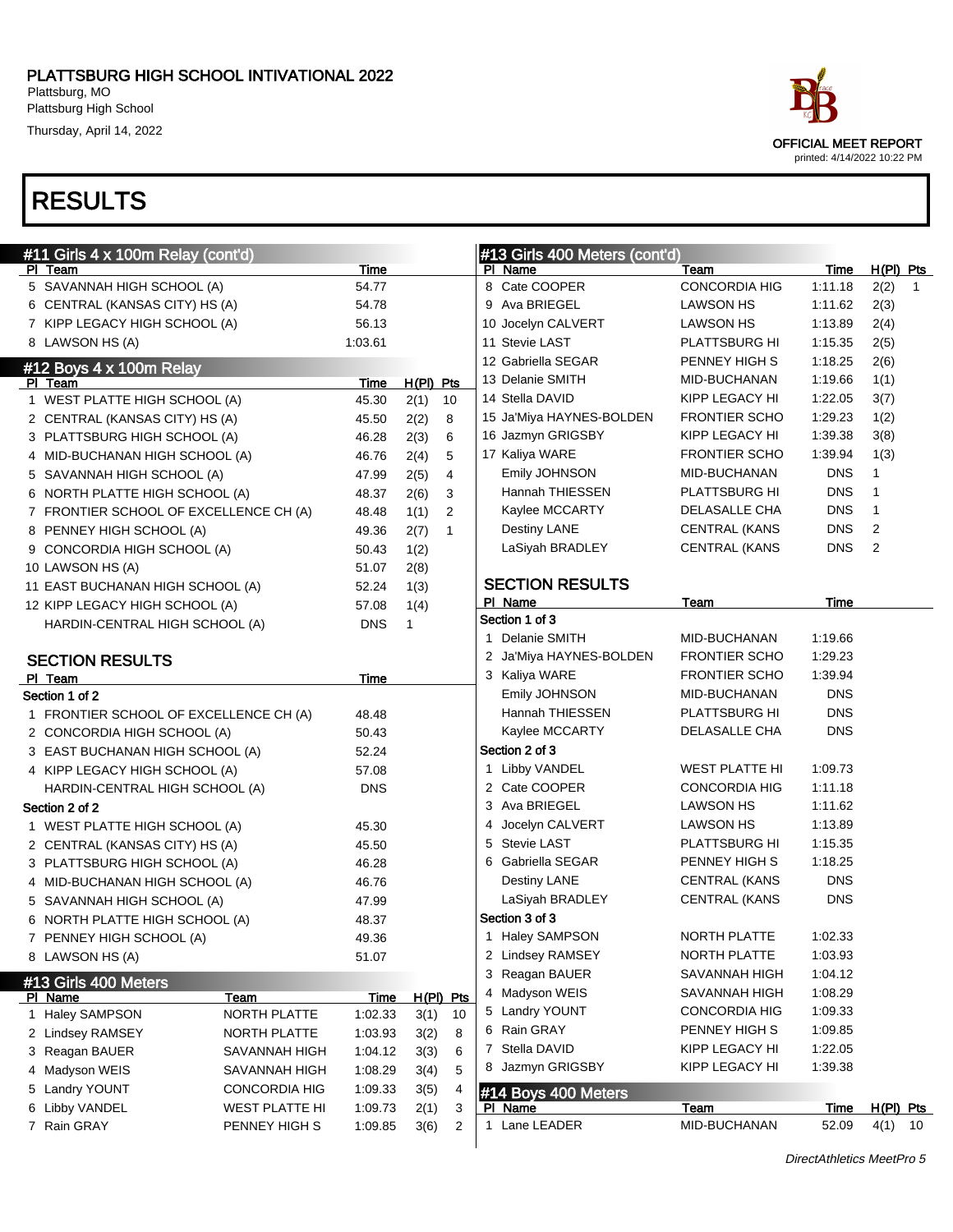Thursday, April 14, 2022

### RESULTS

5 Gavin OHRENBERG CONCORDIA HIG 1:08.27 6 Josiah CALDERON KIPP LEGACY HI 1:15.22

| #14 Boys 400 Meters (cont'd) |                       |            |                |                | #14 Boys 400 Meters (cont'd) |                       |            |                |    |
|------------------------------|-----------------------|------------|----------------|----------------|------------------------------|-----------------------|------------|----------------|----|
| PI Name                      | Team                  | Time       | $H(PI)$ Pts    |                | PI Name                      | Team                  | Time       |                |    |
| 2 Josson VAUGHN              | <b>LAWSON HS</b>      | 52.23      | 4(2)           | 8              | Wesley FITZPATRICK           | PLATTSBURG HI         | <b>DNF</b> |                |    |
| 3 Corbin BRITTING            | NORTH PLATTE          | 52.88      | 4(3)           | 6              | Ameer GATES                  | KIPP LEGACY HI        | <b>DNS</b> |                |    |
| 4 Carson STOCKDALE           | <b>PLATTSBURG HI</b>  | 53.32      | 4(4)           | 5              | Section 3 of 4               |                       |            |                |    |
| 5 Wyatt SHARP                | LAWSON HS             | 56.44      | 4(5)           | 4              | 1 Cristopher SALINAS         | <b>FRONTIER SCHO</b>  | 56.78      |                |    |
| 6 Trent TAYLOR               | <b>WEST PLATTE HI</b> | 56.63      | 4(6)           | 3              | 2 Brayden REYNOLDS           | PENNEY HIGH S         | 58.44      |                |    |
| 7 Cristopher SALINAS         | <b>FRONTIER SCHO</b>  | 56.78      | 3(1)           | $\overline{2}$ | 3 Parker CONROY              | <b>EAST BUCHANA</b>   | 59.16      |                |    |
| 8 Kyler PAXTON               | <b>EAST BUCHANA</b>   | 57.94      | 4(7)           | $\mathbf{1}$   | 4 Shawn BRIDGEWATER          | <b>CENTRAL (KANS</b>  | 1:02.82    |                |    |
| 9 Mckenzie CARLOCK           | <b>CENTRAL (KANS</b>  | 58.21      | 2(1)           |                | 5 Waylon MCCRACKEN           | NORTH PLATTE          | 1:03.89    |                |    |
| 10 Brayden REYNOLDS          | PENNEY HIGH S         | 58.44      | 3(2)           |                | Kameron PUGH                 | <b>HARDIN-CENTRA</b>  | <b>DNS</b> |                |    |
| 11 Parker CONROY             | <b>EAST BUCHANA</b>   | 59.16      | 3(3)           |                | Dominic WILLIAMS             | <b>WEST PLATTE HI</b> | <b>DNS</b> |                |    |
| 12 Titus MCBEE               | PENNEY HIGH S         | 1:01.74    | 2(2)           |                | Aidan CALLAWAY               | MID-BUCHANAN          | <b>DNS</b> |                |    |
| 13 Shawn BRIDGEWATER         | <b>CENTRAL (KANS</b>  | 1:02.82    | 3(4)           |                | Section 4 of 4               |                       |            |                |    |
| 14 Waylon MCCRACKEN          | NORTH PLATTE          | 1:03.89    | 3(5)           |                | 1 Lane LEADER                | MID-BUCHANAN          | 52.09      |                |    |
| 15 Carter CLEARY             | SAVANNAH HIGH         | 1:04.37    | 2(3)           |                | 2 Josson VAUGHN              | <b>LAWSON HS</b>      | 52.23      |                |    |
| 16 Gabe FREDRICKSON          | SAVANNAH HIGH         | 1:05.50    | 2(4)           |                | 3 Corbin BRITTING            | NORTH PLATTE          | 52.88      |                |    |
| 17 Gavin OHRENBERG           | <b>CONCORDIA HIG</b>  | 1:08.27    | 2(5)           |                | 4 Carson STOCKDALE           | PLATTSBURG HI         | 53.32      |                |    |
| 18 Brandon GILLIAM           | DELASALLE CHA         | 1:09.40    | 1(1)           |                | 5 Wyatt SHARP                | <b>LAWSON HS</b>      | 56.44      |                |    |
| 19 Michael PATTERSON         | DELASALLE CHA         | 1:09.81    | 1(2)           |                | 6 Trent TAYLOR               | <b>WEST PLATTE HI</b> | 56.63      |                |    |
| 20 Zeth GILLOTTI             | <b>CONCORDIA HIG</b>  | 1:11.87    | 1(3)           |                | 7 Kyler PAXTON               | <b>EAST BUCHANA</b>   | 57.94      |                |    |
| 21 Josiah CALDERON           | KIPP LEGACY HI        | 1:15.22    | 2(6)           |                | Mason FREECE                 | <b>HARDIN-CENTRA</b>  | <b>DNS</b> |                |    |
| <b>Wesley FITZPATRICK</b>    | PLATTSBURG HI         | <b>DNF</b> | $\overline{c}$ |                | #15 Girls 300m Hurdles       |                       |            |                |    |
| <b>Teon MITCHELL</b>         | DELASALLE CHA         | <b>DNS</b> | 1              |                | PI Name                      | Team                  | Time       | $H(PI)$ Pts    |    |
| <b>Billy RUSHING</b>         | DELASALLE CHA         | <b>DNS</b> | $\mathbf{1}$   |                | Olivia STITES                | <b>SAVANNAH HIGH</b>  | 49.80      | 3(1)           | 10 |
| Ameer GATES                  | KIPP LEGACY HI        | <b>DNS</b> | 2              |                | 2 Hailey PETERS              | WEST PLATTE HI        | 52.13      | 3(2)           | 8  |
| Kaleb CHILDRESS              | <b>FRONTIER SCHO</b>  | <b>DNS</b> | 1              |                | 3 Aryn LANIER-COLLIER        | KIPP LEGACY HI        | 53.07      | 3(3)           | 6  |
| Kameron PUGH                 | HARDIN-CENTRA         | <b>DNS</b> | 3              |                | 4 Kenedie SUMMERS            | NORTH PLATTE          | 54.15      | 1(1)           | 5  |
| Dominic WILLIAMS             | <b>WEST PLATTE HI</b> | <b>DNS</b> | 3              |                | <b>Addison MCGARRY</b><br>5  | MID-BUCHANAN          | 55.37      | 3(4)           | 4  |
| Aidan CALLAWAY               | MID-BUCHANAN          | <b>DNS</b> | 3              |                | Joelle BARKER<br>6           | <b>LAWSON HS</b>      | 55.48      | 3(5)           | 3  |
| Mason FREECE                 | <b>HARDIN-CENTRA</b>  | <b>DNS</b> | 4              |                | 7 Kate DAY                   | NORTHLAND CH          | 56.70      | 3(6)           | 2  |
|                              |                       |            |                |                | 8 Loralie MATSUKAVICH        | <b>PLATTSBURG HI</b>  | 56.97      | 2(1)           | 1  |
| <b>SECTION RESULTS</b>       |                       |            |                |                | 9 Rinley HULVER              | <b>CONCORDIA HIG</b>  | 59.26      | 2(2)           |    |
| PI Name                      | Team                  | Time       |                |                | 10 Janie RAMIREZ             | <b>CENTRAL (KANS</b>  | 1:01.43    | 2(3)           |    |
| Section 1 of 4               |                       |            |                |                | 11 Kiara STEIN               | <b>CONCORDIA HIG</b>  | 1:02.25    | 1(2)           |    |
| <b>Brandon GILLIAM</b><br>1  | DELASALLE CHA         | 1:09.40    |                |                | 12 Mylee WATERS              | PENNEY HIGH S         | 1:05.76    | 1(3)           |    |
| 2 Michael PATTERSON          | DELASALLE CHA         | 1:09.81    |                |                | 13 Tibet BROWN               | <b>EAST BUCHANA</b>   | 1:08.07    | 2(4)           |    |
| 3 Zeth GILLOTTI              | <b>CONCORDIA HIG</b>  | 1:11.87    |                |                | 14 Katelyn MORELOCK          | NORTH PLATTE          | 1:08.19    | 2(5)           |    |
| <b>Teon MITCHELL</b>         | DELASALLE CHA         | <b>DNS</b> |                |                | 15 Mikel FITZPATRICK         | KIPP LEGACY HI        | 1:08.50    | 2(6)           |    |
| <b>Billy RUSHING</b>         | DELASALLE CHA         | <b>DNS</b> |                |                | Kaylee MCCARTY               | DELASALLE CHA         | <b>DNS</b> | $\mathbf{1}$   |    |
| Kaleb CHILDRESS              | <b>FRONTIER SCHO</b>  | <b>DNS</b> |                |                | Chelsea GANT                 | HARDIN-CENTRA         | DNS        | 2              |    |
| Section 2 of 4               |                       |            |                |                | Da'Miyah JONES               | <b>CENTRAL (KANS</b>  | <b>DNS</b> | $\overline{2}$ |    |
| 1 Mckenzie CARLOCK           | <b>CENTRAL (KANS</b>  | 58.21      |                |                |                              |                       |            |                |    |
| 2 Titus MCBEE                | PENNEY HIGH S         | 1:01.74    |                |                | Olivia GILLIAM               | LAWSON HS             | <b>DNS</b> | 3              |    |
|                              |                       | 1:04.37    |                |                | Lindsay BURNETT              | PENNEY HIGH S         | <b>DNS</b> | 3              |    |
| 3 Carter CLEARY              | SAVANNAH HIGH         |            |                |                |                              |                       |            |                |    |

### SECTION RESULTS

PI Name Team Team Time

Section 1 of 3

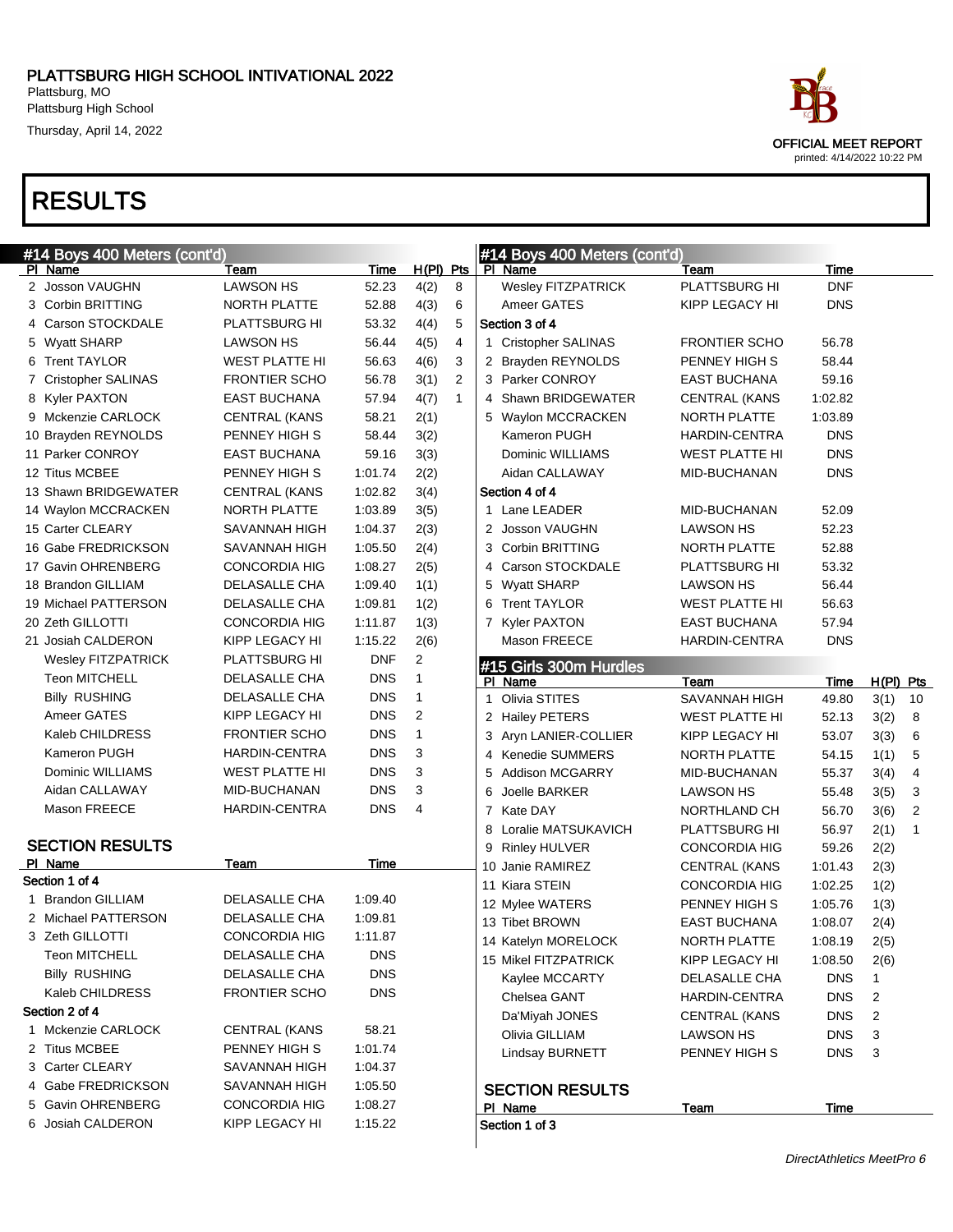Thursday, April 14, 2022

| ace                         |
|-----------------------------|
| <b>OFFICIAL MEET REPORT</b> |
| printed: 4/14/2022 10:22 PM |

|   | #15 Girls 300m Hurdles (cont'd)          |                                      |                          |                     |                         | #16 Boys 300m Hurdles (cont'd)          |                                       |                    |                  |
|---|------------------------------------------|--------------------------------------|--------------------------|---------------------|-------------------------|-----------------------------------------|---------------------------------------|--------------------|------------------|
|   | PI Name                                  | Team                                 | <b>Time</b>              |                     |                         | PI Name                                 | Team                                  | Time               | H(PI) Pts        |
|   | Kenedie SUMMERS                          | <b>NORTH PLATTE</b>                  | 54.15                    |                     |                         | Kelton GORDON                           | <b>HARDIN-CENTRA</b>                  | <b>DNS</b>         | 2                |
|   | 2 Kiara STEIN                            | <b>CONCORDIA HIG</b>                 | 1:02.25                  |                     |                         | Seth SPENCER                            | EAST BUCHANA                          | <b>DNS</b>         | 3                |
|   | 3 Mylee WATERS                           | PENNEY HIGH S                        | 1:05.76                  |                     |                         |                                         |                                       |                    |                  |
|   | Kaylee MCCARTY                           | DELASALLE CHA                        | <b>DNS</b>               |                     |                         | <b>SECTION RESULTS</b>                  |                                       |                    |                  |
|   | Section 2 of 3                           |                                      |                          |                     |                         | PI Name                                 | Team                                  | Time               |                  |
|   | 1 Loralie MATSUKAVICH                    | PLATTSBURG HI                        | 56.97                    |                     |                         | Section 1 of 3                          |                                       |                    |                  |
|   | 2 Rinley HULVER                          | <b>CONCORDIA HIG</b>                 | 59.26                    |                     |                         | 1 Drayven HOGAN                         | <b>CONCORDIA HIG</b>                  | 48.78              |                  |
|   | 3 Janie RAMIREZ                          | <b>CENTRAL (KANS</b>                 | 1:01.43                  |                     |                         | 2 Zafeer GATES                          | KIPP LEGACY HI                        | 52.63              |                  |
|   | 4 Tibet BROWN                            | <b>EAST BUCHANA</b>                  | 1:08.07                  |                     |                         | 3 Mark HUMES                            | NORTH PLATTE                          | 54.40              |                  |
|   | 5 Katelyn MORELOCK                       | NORTH PLATTE                         | 1:08.19                  |                     |                         | 4 Ashton DANIELS                        | MID-BUCHANAN                          | 58.91              |                  |
|   | 6 Mikel FITZPATRICK                      | KIPP LEGACY HI                       | 1:08.50                  |                     |                         | Ashur SHARP                             | NORTHLAND CH                          | <b>DNS</b>         |                  |
|   | Chelsea GANT                             | <b>HARDIN-CENTRA</b>                 | <b>DNS</b>               |                     |                         | Taylor GRAHAM                           | <b>FRONTIER SCHO</b>                  | <b>DNS</b>         |                  |
|   | Da'Miyah JONES                           | <b>CENTRAL (KANS</b>                 | <b>DNS</b>               |                     |                         | Keon WILLIAMS                           | KIPP LEGACY HI                        | <b>DNS</b>         |                  |
|   | Section 3 of 3                           |                                      |                          |                     |                         | Kaleb CHILDRESS                         | <b>FRONTIER SCHO</b>                  | <b>DNS</b>         |                  |
|   | 1 Olivia STITES                          | SAVANNAH HIGH                        | 49.80                    |                     |                         | Section 2 of 3                          |                                       |                    |                  |
|   | 2 Hailey PETERS                          | <b>WEST PLATTE HI</b>                | 52.13                    |                     |                         | 1 Gage ROSSER                           | <b>CONCORDIA HIG</b>                  | 47.56              |                  |
|   | 3 Aryn LANIER-COLLIER                    | KIPP LEGACY HI                       | 53.07                    |                     |                         | 2 Marshall ENGLAND                      | PENNEY HIGH S                         | 48.31              |                  |
|   | 4 Addison MCGARRY                        | MID-BUCHANAN                         | 55.37                    |                     |                         | 3 Tate YOUTSEY                          | PENNEY HIGH S                         | 49.10              |                  |
|   | 5 Joelle BARKER                          | <b>LAWSON HS</b>                     | 55.48                    |                     |                         | 4 Jaiden BEACHAM-MARTINEZ SAVANNAH HIGH |                                       | 51.35              |                  |
|   | 6 Kate DAY                               | NORTHLAND CH                         | 56.70                    |                     |                         | 5 Lucas SARSANY                         | SAVANNAH HIGH                         | 51.38              |                  |
|   | Olivia GILLIAM                           | <b>LAWSON HS</b>                     | <b>DNS</b>               |                     |                         | Jason SLAUGHTER                         | NORTH PLATTE                          | <b>DNS</b>         |                  |
|   | Lindsay BURNETT                          | PENNEY HIGH S                        | <b>DNS</b>               |                     |                         | Lincoln ARNOLD                          | <b>HARDIN-CENTRA</b>                  | <b>DNS</b>         |                  |
|   |                                          |                                      |                          |                     |                         | Kelton GORDON                           | <b>HARDIN-CENTRA</b>                  | <b>DNS</b>         |                  |
|   |                                          |                                      |                          |                     |                         |                                         |                                       |                    |                  |
|   | #16 Boys 300m Hurdles                    |                                      |                          |                     |                         | Section 3 of 3                          |                                       |                    |                  |
|   | PI Name                                  | Team                                 | Time                     | $H(PI)$ Pts         |                         | 1 Cooper SLOMINSKI                      | <b>LAWSON HS</b>                      | 41.58              |                  |
|   | 1 Cooper SLOMINSKI                       | <b>LAWSON HS</b>                     | 41.58                    | 3(1)                | 10                      | 2 Nathaniel FORTNEY                     | <b>EAST BUCHANA</b>                   | 44.26              |                  |
|   | 2 Nathaniel FORTNEY                      | <b>EAST BUCHANA</b>                  | 44.26                    | 3(2)                | 8                       | 3 Cameron WILLIAMS                      | <b>WEST PLATTE HI</b>                 | 44.93              |                  |
|   | 3 Cameron WILLIAMS                       | <b>WEST PLATTE HI</b>                | 44.93                    | 3(3)                | 6                       | 4 Blaize VAUGHN                         | <b>LAWSON HS</b>                      | 45.27              |                  |
|   | 4 Blaize VAUGHN                          | <b>LAWSON HS</b>                     | 45.27                    | 3(4)                | 5                       | 5 Elnailo MUSHATT                       | <b>CENTRAL (KANS</b>                  | 47.95              |                  |
|   | 5 Gage ROSSER                            | <b>CONCORDIA HIG</b>                 | 47.56                    | 2(1)                | $\overline{\mathbf{4}}$ | 6 McLain ZENDEJAS                       | <b>WEST PLATTE HI</b>                 | 48.83              |                  |
| 6 | Elnailo MUSHATT                          | <b>CENTRAL (KANS</b>                 | 47.95                    | 3(5)                | 3                       | 7 Jakeam MCGUIRE-ALEXANDE CENTRAL (KANS |                                       | 49.73              |                  |
|   | 7 Marshall ENGLAND                       | PENNEY HIGH S                        | 48.31                    | 2(2)                | 2                       | Seth SPENCER                            | <b>EAST BUCHANA</b>                   | <b>DNS</b>         |                  |
|   | 8 Drayven HOGAN                          | <b>CONCORDIA HIG</b>                 | 48.78                    | 1(1)                | $\mathbf{1}$            |                                         |                                       |                    |                  |
|   | 9 McLain ZENDEJAS                        | <b>WEST PLATTE HI</b>                | 48.83                    | 3(6)                |                         | #17 Girls 800 Meters                    |                                       |                    |                  |
|   | 10 Tate YOUTSEY                          | PENNEY HIGH S                        | 49.10                    | 2(3)                |                         | PI Name                                 | Team<br>NORTH PLATTE                  | Time<br>2:39.96    | <b>Pts</b><br>10 |
|   | 11 Jakeam MCGUIRE-ALEXANDE CENTRAL (KANS |                                      | 49.73                    | 3(7)                |                         | 1 Shelby LINGLE                         |                                       |                    |                  |
|   | 12 Jaiden BEACHAM-MARTINEZ SAVANNAH HIGH |                                      | 51.35                    | 2(4)                |                         | 2 Journee BYRD                          | <b>CENTRAL (KANS</b>                  | 2:45.25            | 8                |
|   | 13 Lucas SARSANY                         | SAVANNAH HIGH                        | 51.38                    | 2(5)                |                         | 3 Laynie DAVIDSON                       | <b>EAST BUCHANA</b>                   | 2:45.73            | 6                |
|   | 14 Zafeer GATES                          | KIPP LEGACY HI                       | 52.63                    | 1(2)                |                         | 4 Preslee ZEIGLER                       | LAWSON HS                             | 2:48.41            | 5                |
|   | 15 Mark HUMES                            | NORTH PLATTE                         | 54.40                    | 1(3)                |                         | 5 Adycen WHITE                          | SAVANNAH HIGH                         | 2:51.44            | 4                |
|   | 16 Ashton DANIELS                        | MID-BUCHANAN                         | 58.91                    | 1(4)                |                         | 6 Kaitlyn REINKE                        | <b>WEST PLATTE HI</b>                 | 2:54.53            | 3                |
|   | Ashur SHARP                              | NORTHLAND CH                         | <b>DNS</b>               | 1                   |                         | 7 Janie WILSON                          | NORTHLAND CH                          | 2:57.98            | 2                |
|   | <b>Taylor GRAHAM</b>                     | <b>FRONTIER SCHO</b>                 | <b>DNS</b>               | 1                   |                         | 8 Rachael RIGG                          | SAVANNAH HIGH                         | 3:01.72            | 1                |
|   | Keon WILLIAMS                            | KIPP LEGACY HI                       | <b>DNS</b>               | 1                   |                         | 9 Andee ANGLE                           | PENNEY HIGH S                         | 3:02.53            |                  |
|   | Kaleb CHILDRESS                          | <b>FRONTIER SCHO</b>                 | <b>DNS</b>               | 1                   |                         | 10 Audrey BUCKLER                       | NORTH PLATTE                          | 3:06.59            |                  |
|   | Jason SLAUGHTER<br>Lincoln ARNOLD        | NORTH PLATTE<br><b>HARDIN-CENTRA</b> | <b>DNS</b><br><b>DNS</b> | $\overline{2}$<br>2 |                         | 11 Aynjewel JONES<br>12 Miracle MASON   | <b>EAST BUCHANA</b><br>KIPP LEGACY HI | 3:13.83<br>3:24.48 |                  |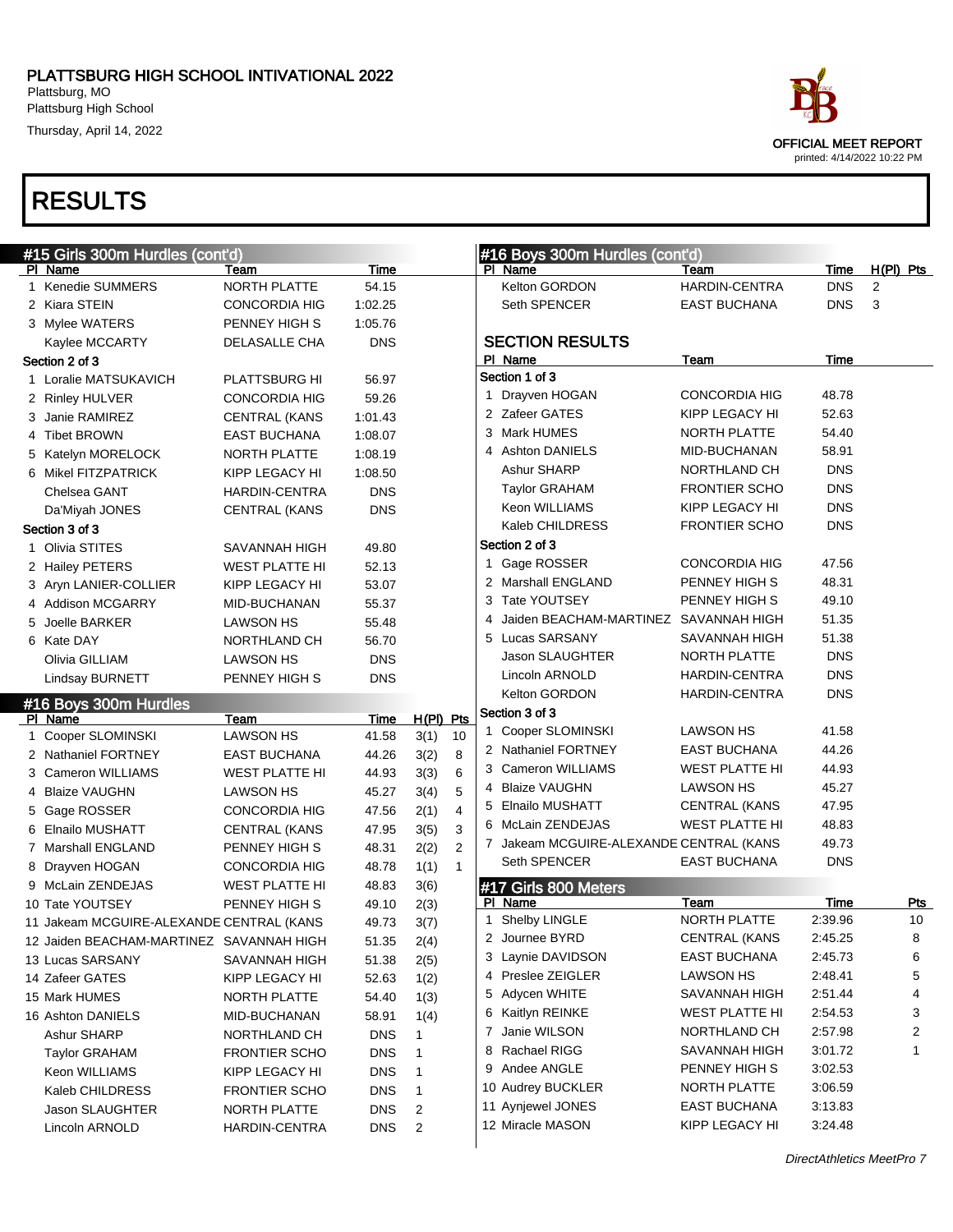Thursday, April 14, 2022

## RESULTS

|   | #17 Girls 800 Meters (cont'd) |                          |            |                        | #19 Girls 200 Meters (cont'd) |                           |            |            |   |
|---|-------------------------------|--------------------------|------------|------------------------|-------------------------------|---------------------------|------------|------------|---|
|   | PI Name                       | Team                     | Time       | Pts                    | PI Name                       | Team                      | Time       | H(PI) Pts  |   |
|   | 13 Natali MAMBO               | KIPP LEGACY HI           | 4:01.02    |                        | 8 Sydnie CLARK                | SAVANNAH HIGH 29.55 (NW)  |            | 3(1)       | 1 |
|   | 14 Anylah FONVILLE            | <b>FRONTIER SCHO</b>     | 4:31.27    |                        | 9 Nevaeh THORNTON             | MID-BUCHANAN              | 29.81 (NW) | 3(2)       |   |
|   | Niyah ROLLINS                 | <b>CENTRAL (KANS</b>     | <b>DNS</b> |                        | 10 Jacklyn THOMPSON           | LAWSON HS                 | 29.91 (NW) | 4(7)       |   |
|   | Lillian ALDRICH               | <b>PLATTSBURG HI</b>     | <b>DNS</b> |                        | 11 Jaylin BURGESS             | NORTH PLATTE              | 30.13 (NW) | 4(8)       |   |
|   | Libby FIFER                   | <b>HARDIN-CENTRA</b>     | <b>DNS</b> |                        | 12 Groom KLAIRA               | WEST PLATTE HI 30.15 (NW) |            | 3(3)       |   |
|   | Libby VANDEL                  | <b>WEST PLATTE HI</b>    | <b>DNS</b> |                        | 13 Ay'janae CLOVEN            | PLATTSBURG HI             | 30.33 (NW) | 3(4)       |   |
|   | <b>Brianna MCATEE</b>         | LAWSON HS                | <b>DNS</b> |                        | 14 Heidi CHURCH               | <b>EAST BUCHANA</b>       | 31.66 (NW) | 2(2)       |   |
|   |                               |                          |            |                        | 15 Avery HALL                 | NORTHLAND CH              | 32.02 (NW) | 2(3)       |   |
|   | #18 Boys 800 Meters           |                          |            |                        | 16 Ken'Niya GILBERT           | KIPP LEGACY HI            | 32.38 (NW) | 1(1)       |   |
|   | PI Name                       | Team                     | Time       | Pts                    | 17 Lillian SCHMITTEN          | PLATTSBURG HI             | 32.99 (NW) | 2(4)       |   |
|   | 1 Charles KINSLOW             | <b>WEST PLATTE HI</b>    | 2:00.17    | 10                     | 18 Isabella JOHNSON           | CONCORDIA HIG 33.46 (NW)  |            | 2(5)       |   |
|   | 2 Max STEPHAN                 | LAWSON HS                | 2:07.26    | 8                      | 19 Ja'Miya HAYNES-BOLDEN      | FRONTIER SCHO 33.84 (NW)  |            | 1(2)       |   |
|   | 3 Jonah MCGIVERN              | <b>WEST PLATTE HI</b>    | 2:20.19    | 6                      | 20 Laney STARKEY              | NORTHLAND CH              | 34.68 (NW) | 1(3)       |   |
|   | 4 Ryder WILCKENS-ABNEY        | <b>CONCORDIA HIG</b>     | 2:20.96    | 5                      | 21 Kaliya WARE                | FRONTIER SCHO 36.45 (NW)  |            | 2(6)       |   |
|   | 5 Zander BROWN                | MID-BUCHANAN             | 2:34.38    | $\overline{4}$         | 22 Dalila PATTERSON           | DELASALLE CHA 36.53 (NW)  |            | 1(4)       |   |
|   | 6 Jackson WAHLGREN            | MID-BUCHANAN             | 2:37.68    | 3                      | Alyssa RECHTERMANN            | HARDIN-CENTRA             | DNS (NW)   | 3          |   |
|   | 7 Tyler JONES-RELEFORD        | <b>FRONTIER SCHO</b>     | 2:37.97    | $\overline{2}$         | Alanah HAASE                  | PENNEY HIGH S             | DNS (NW)   | 2          |   |
|   | 8 Ashur SHARP                 | NORTHLAND CH             | 2:38.39    | $\mathbf{1}$           | Lindsay BURNETT               | PENNEY HIGH S             | DNS (NW)   | 3          |   |
|   | 9 Matthew WITHEROW            | PENNEY HIGH S            | 2:40.89    |                        | Dannica MANCHESTER            | HARDIN-CENTRA             | DNS (NW)   | 2          |   |
|   | 10 Caleb KING                 | CONCORDIA HIG            | 2:43.31    |                        | Alzaria LEWIS                 | <b>CENTRAL (KANS</b>      | DNS (NW)   | 3          |   |
|   | 11 Max MANN                   | <b>PLATTSBURG HI</b>     | 2:45.57    |                        | Keaja ROBINSON                | <b>CENTRAL (KANS</b>      | DNS (NW)   | 3          |   |
|   | 12 Remington CARTER           | NORTH PLATTE             | 2:46.96    |                        |                               |                           |            |            |   |
|   | 13 Riley EVERETT              | <b>EAST BUCHANA</b>      | 2:51.24    |                        | <b>SECTION RESULTS</b>        |                           |            |            |   |
|   |                               |                          |            |                        |                               |                           |            |            |   |
|   | 14 Aaron MENDOZA              | SAVANNAH HIGH            | 2:51.45    |                        | PI Name                       | Team                      | Time       |            |   |
|   | 15 Donavan STONE              | <b>FRONTIER SCHO</b>     | 3:05.22    |                        | Section 1 of 4                |                           |            | Wind: (NW) |   |
|   | 16 Jacob CLARY                | SAVANNAH HIGH            | 3:08.57    |                        | 1 Ken'Niya GILBERT            | KIPP LEGACY HI            | 32.38      |            |   |
|   | 17 Daniel MCNEW               | <b>PLATTSBURG HI</b>     | 3:14.50    |                        | 2 Ja'Miya HAYNES-BOLDEN       | <b>FRONTIER SCHO</b>      | 33.84      |            |   |
|   | <b>Tyrease HOLMES</b>         | <b>CENTRAL (KANS</b>     | <b>DNS</b> |                        | 3 Laney STARKEY               | NORTHLAND CH              | 34.68      |            |   |
|   | <b>Derrick PERRY</b>          | HARDIN-CENTRA            | <b>DNS</b> |                        | 4 Dalila PATTERSON            | DELASALLE CHA             | 36.53      |            |   |
|   | Kaleb GANT                    | HARDIN-CENTRA            | <b>DNS</b> |                        | Section 2 of 4                |                           |            | Wind: (NW) |   |
|   | Parker CONROY                 | <b>EAST BUCHANA</b>      | <b>DNS</b> |                        | 1 Aryn LANIER-COLLIER         | KIPP LEGACY HI            | 29.30      |            |   |
|   | <b>Terrion CANTON</b>         | <b>CENTRAL (KANS</b>     | <b>DNS</b> |                        | 2 Heidi CHURCH                | <b>EAST BUCHANA</b>       | 31.66      |            |   |
|   | <b>Brimg SHOKE</b>            | KIPP LEGACY HI           | <b>DNS</b> |                        | 3 Avery HALL                  | NORTHLAND CH              | 32.02      |            |   |
|   | Josiah CALDERON               | KIPP LEGACY HI           | <b>DNS</b> |                        | 4 Lillian SCHMITTEN           | PLATTSBURG HI             | 32.99      |            |   |
|   | Ryan MCINTOSH                 | PENNEY HIGH S            | <b>DNS</b> |                        | Isabella JOHNSON<br>5         | <b>CONCORDIA HIG</b>      | 33.46      |            |   |
|   | Josson VAUGHN                 | <b>LAWSON HS</b>         | <b>DNS</b> |                        | 6 Kaliya WARE                 | <b>FRONTIER SCHO</b>      | 36.45      |            |   |
|   |                               |                          |            |                        | Alanah HAASE                  | PENNEY HIGH S             | <b>DNS</b> |            |   |
|   | #19 Girls 200 Meters          |                          |            |                        | Dannica MANCHESTER            | <b>HARDIN-CENTRA</b>      | <b>DNS</b> |            |   |
|   | PI Name                       | Team                     | Time       | H(PI) Pts              | Section 3 of 4                |                           |            | Wind: (NW) |   |
| 1 | Olivia ROGERS                 | NORTH PLATTE             | 26.42 (NW) | 4(1)<br>10             | 1 Sydnie CLARK                | SAVANNAH HIGH             | 29.55      |            |   |
|   | 2 Emma KLEIN                  | <b>EAST BUCHANA</b>      | 26.76 (NW) | 4(2)<br>8              | 2 Nevaeh THORNTON             | MID-BUCHANAN              | 29.81      |            |   |
|   | 3 Jordan THORNTON             | MID-BUCHANAN             | 26.94 (NW) | 4(3)<br>6              | 3 Groom KLAIRA                | <b>WEST PLATTE HI</b>     | 30.15      |            |   |
|   | 4 Vivian BARTON               | SAVANNAH HIGH 27.08 (NW) |            | 5<br>4(4)              | 4 Ay'janae CLOVEN             | PLATTSBURG HI             | 30.33      |            |   |
|   | 5 Piper ZEIGLER               | LAWSON HS                | 29.19 (NW) | 4<br>4(5)              | Alyssa RECHTERMANN            | HARDIN-CENTRA             | <b>DNS</b> |            |   |
|   | 6 Aryn LANIER-COLLIER         | KIPP LEGACY HI           | 29.30 (NW) | 3<br>2(1)              | <b>Lindsay BURNETT</b>        | PENNEY HIGH S             | <b>DNS</b> |            |   |
|   | 7 Landry YOUNT                | CONCORDIA HIG 29.38 (NW) |            | $\overline{c}$<br>4(6) | Alzaria LEWIS                 | <b>CENTRAL (KANS</b>      | <b>DNS</b> |            |   |



DirectAthletics MeetPro 8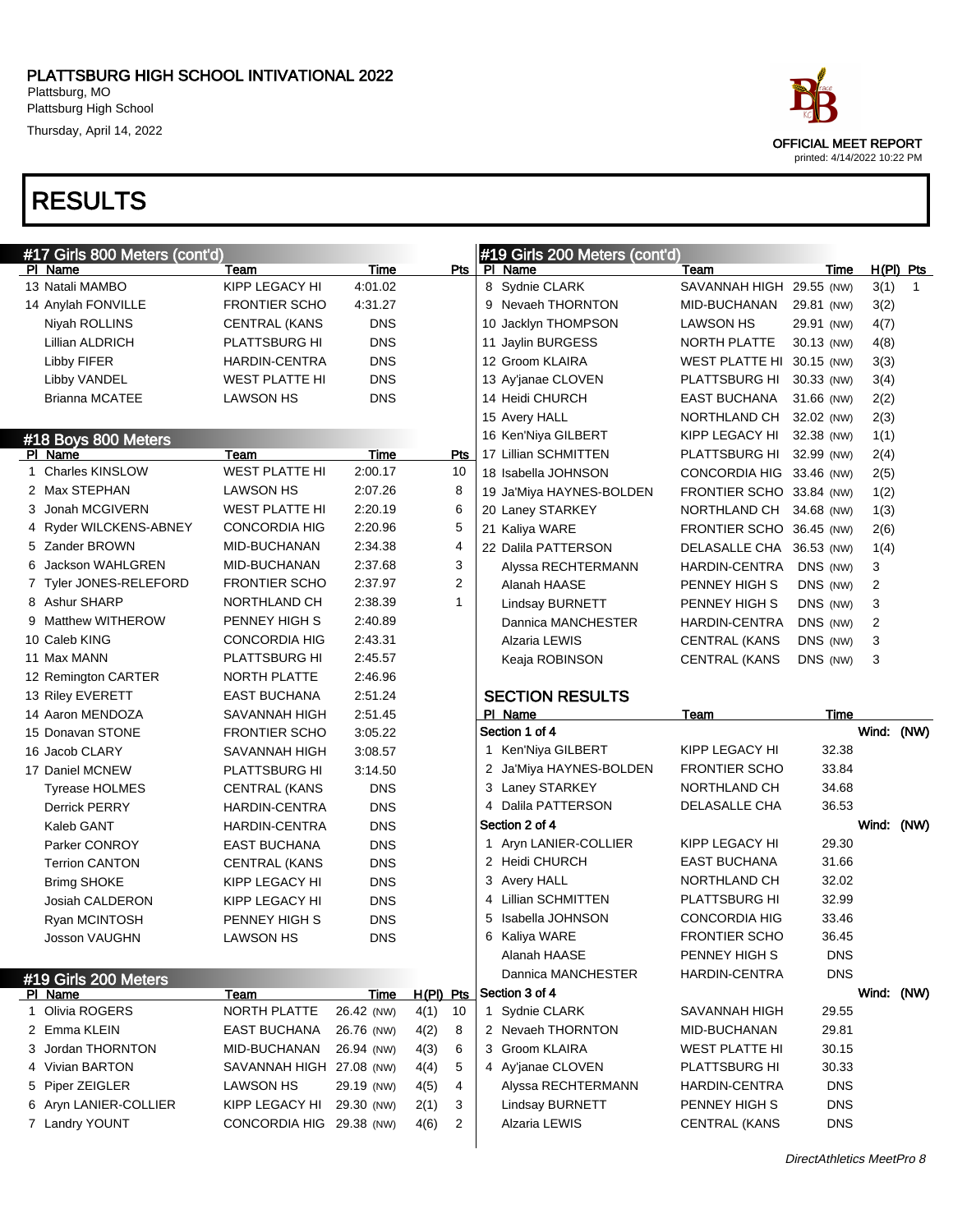Thursday, April 14, 2022

### RESULTS

| PI Name<br>Team<br>PI Name<br>Time<br>Keaja ROBINSON<br><b>CENTRAL (KANS</b><br><b>DNS</b><br>Section 1 of 4<br>Wind: (NW)<br>Section 4 of 4<br>1 Kahner TABOR<br>1 Olivia ROGERS<br>26.42<br>2 Terrance FRY<br>NORTH PLATTE<br>2 Emma KLEIN<br>26.76<br>3 Brandon GILLIAM<br><b>EAST BUCHANA</b><br>3 Jordan THORNTON<br>26.94<br>4 Michael PATTERSON<br>MID-BUCHANAN<br>4 Vivian BARTON<br><b>Teon MITCHELL</b><br>SAVANNAH HIGH<br>27.08<br>Damonte WILLIAMS<br>5 Piper ZEIGLER<br>LAWSON HS<br>29.19<br>29.38<br>6 Landry YOUNT<br><b>CONCORDIA HIG</b><br><b>Billy RUSHING</b><br>29.91<br>Section 2 of 4<br>7 Jacklyn THOMPSON<br>LAWSON HS<br>30.13<br>1 Jacob STEGMANN<br>8 Jaylin BURGESS<br>NORTH PLATTE<br>2 isaia HOWARD<br>#20 Boys 200 Meters<br>3 Nolan SMITH<br>PI Name<br>H(PI) Pts<br>Team<br>Time<br>4 Drayven HOGAN<br>1 Lane LEADER<br>MID-BUCHANAN<br>23.29 (NW)<br>4(1)<br>10<br>5 Jackson SIGRIST<br>2 Corbin BRITTING<br>4(2)<br>8<br>NORTH PLATTE<br>23.67 (NW)<br>6 Logan FUHR<br>3 McLain ZENDEJAS<br>4(3)<br>6<br>WEST PLATTE HI 23.74 (NW) | Time<br>Team<br><b>NORTH PLATTE</b><br>27.22<br>27.23<br>KIPP LEGACY HI<br>28.64<br>DELASALLE CHA | Wind: (NW) |                  |
|--------------------------------------------------------------------------------------------------------------------------------------------------------------------------------------------------------------------------------------------------------------------------------------------------------------------------------------------------------------------------------------------------------------------------------------------------------------------------------------------------------------------------------------------------------------------------------------------------------------------------------------------------------------------------------------------------------------------------------------------------------------------------------------------------------------------------------------------------------------------------------------------------------------------------------------------------------------------------------------------------------------------------------------------------------------------------|---------------------------------------------------------------------------------------------------|------------|------------------|
|                                                                                                                                                                                                                                                                                                                                                                                                                                                                                                                                                                                                                                                                                                                                                                                                                                                                                                                                                                                                                                                                          |                                                                                                   |            |                  |
|                                                                                                                                                                                                                                                                                                                                                                                                                                                                                                                                                                                                                                                                                                                                                                                                                                                                                                                                                                                                                                                                          |                                                                                                   |            |                  |
|                                                                                                                                                                                                                                                                                                                                                                                                                                                                                                                                                                                                                                                                                                                                                                                                                                                                                                                                                                                                                                                                          |                                                                                                   |            |                  |
|                                                                                                                                                                                                                                                                                                                                                                                                                                                                                                                                                                                                                                                                                                                                                                                                                                                                                                                                                                                                                                                                          |                                                                                                   |            |                  |
|                                                                                                                                                                                                                                                                                                                                                                                                                                                                                                                                                                                                                                                                                                                                                                                                                                                                                                                                                                                                                                                                          |                                                                                                   |            |                  |
|                                                                                                                                                                                                                                                                                                                                                                                                                                                                                                                                                                                                                                                                                                                                                                                                                                                                                                                                                                                                                                                                          | 29.11<br>DELASALLE CHA                                                                            |            |                  |
|                                                                                                                                                                                                                                                                                                                                                                                                                                                                                                                                                                                                                                                                                                                                                                                                                                                                                                                                                                                                                                                                          | <b>DNS</b><br>DELASALLE CHA                                                                       |            |                  |
|                                                                                                                                                                                                                                                                                                                                                                                                                                                                                                                                                                                                                                                                                                                                                                                                                                                                                                                                                                                                                                                                          | <b>FRONTIER SCHO</b><br><b>DNS</b>                                                                |            |                  |
|                                                                                                                                                                                                                                                                                                                                                                                                                                                                                                                                                                                                                                                                                                                                                                                                                                                                                                                                                                                                                                                                          | <b>DNS</b><br>DELASALLE CHA                                                                       |            |                  |
|                                                                                                                                                                                                                                                                                                                                                                                                                                                                                                                                                                                                                                                                                                                                                                                                                                                                                                                                                                                                                                                                          |                                                                                                   | Wind: (NW) |                  |
|                                                                                                                                                                                                                                                                                                                                                                                                                                                                                                                                                                                                                                                                                                                                                                                                                                                                                                                                                                                                                                                                          | <b>CONCORDIA HIG</b><br>25.70                                                                     |            |                  |
|                                                                                                                                                                                                                                                                                                                                                                                                                                                                                                                                                                                                                                                                                                                                                                                                                                                                                                                                                                                                                                                                          | 26.28<br><b>PLATTSBURG HI</b>                                                                     |            |                  |
|                                                                                                                                                                                                                                                                                                                                                                                                                                                                                                                                                                                                                                                                                                                                                                                                                                                                                                                                                                                                                                                                          | 26.57<br>SAVANNAH HIGH                                                                            |            |                  |
|                                                                                                                                                                                                                                                                                                                                                                                                                                                                                                                                                                                                                                                                                                                                                                                                                                                                                                                                                                                                                                                                          | <b>CONCORDIA HIG</b><br>26.89                                                                     |            |                  |
|                                                                                                                                                                                                                                                                                                                                                                                                                                                                                                                                                                                                                                                                                                                                                                                                                                                                                                                                                                                                                                                                          | 27.72<br>SAVANNAH HIGH                                                                            |            |                  |
|                                                                                                                                                                                                                                                                                                                                                                                                                                                                                                                                                                                                                                                                                                                                                                                                                                                                                                                                                                                                                                                                          | 27.82<br><b>PLATTSBURG HI</b>                                                                     |            |                  |
| 7 Gavin PEAK<br>5<br>KIPP LEGACY HI<br>3(1)<br>4 DeAngelo BAYLIS<br>23.94 (NW)                                                                                                                                                                                                                                                                                                                                                                                                                                                                                                                                                                                                                                                                                                                                                                                                                                                                                                                                                                                           | 28.03<br><b>EAST BUCHANA</b>                                                                      |            |                  |
| Kalel BOWMAN<br>$\overline{4}$<br>5 Mark MILLER<br>CENTRAL (KANS 24.48 (NW)<br>4(4)                                                                                                                                                                                                                                                                                                                                                                                                                                                                                                                                                                                                                                                                                                                                                                                                                                                                                                                                                                                      | <b>DNS</b><br>HARDIN-CENTRA                                                                       |            |                  |
| Section 3 of 4<br>6 Mason WIBBENMEYER<br>3(2)<br>3<br>LAWSON HS<br>24.62 (NW)                                                                                                                                                                                                                                                                                                                                                                                                                                                                                                                                                                                                                                                                                                                                                                                                                                                                                                                                                                                            |                                                                                                   | Wind: (NW) |                  |
| $\overline{2}$<br>1 DeAngelo BAYLIS<br>7 Joshua COOPER<br>3(3)<br>MID-BUCHANAN<br>24.82 (NW)                                                                                                                                                                                                                                                                                                                                                                                                                                                                                                                                                                                                                                                                                                                                                                                                                                                                                                                                                                             | 23.94<br>KIPP LEGACY HI                                                                           |            |                  |
| 2 Mason WIBBENMEYER<br>$\mathbf{1}$<br>4(5)<br>8 Wyatt SHARP<br>LAWSON HS<br>25.10 (NW)                                                                                                                                                                                                                                                                                                                                                                                                                                                                                                                                                                                                                                                                                                                                                                                                                                                                                                                                                                                  | 24.62<br>LAWSON HS                                                                                |            |                  |
| Joshua COOPER<br>9 Dalton HILL<br>WEST PLATTE HI 25.16 (NW)<br>3.<br>3(4)                                                                                                                                                                                                                                                                                                                                                                                                                                                                                                                                                                                                                                                                                                                                                                                                                                                                                                                                                                                                | 24.82<br>MID-BUCHANAN                                                                             |            |                  |
| 4 Dalton HILL<br><b>EAST BUCHANA</b><br>10 Trey PENDLETON<br>25.58 (NW)<br>3(5)                                                                                                                                                                                                                                                                                                                                                                                                                                                                                                                                                                                                                                                                                                                                                                                                                                                                                                                                                                                          | 25.16<br>WEST PLATTE HI                                                                           |            |                  |
| <b>Trey PENDLETON</b><br>11 Jacob STEGMANN<br>CONCORDIA HIG 25.70 (NW)<br>2(1)                                                                                                                                                                                                                                                                                                                                                                                                                                                                                                                                                                                                                                                                                                                                                                                                                                                                                                                                                                                           | 25.58<br><b>EAST BUCHANA</b>                                                                      |            |                  |
| 6 Gijuan KING<br>FRONTIER SCHO 25.71 (NW)<br>3(6)<br>12 Gijuan KING                                                                                                                                                                                                                                                                                                                                                                                                                                                                                                                                                                                                                                                                                                                                                                                                                                                                                                                                                                                                      | 25.71<br><b>FRONTIER SCHO</b>                                                                     |            |                  |
| Dontae BURCH<br>13 Andrew RICH<br>PENNEY HIGH S<br>25.73 (NW)<br>4(6)                                                                                                                                                                                                                                                                                                                                                                                                                                                                                                                                                                                                                                                                                                                                                                                                                                                                                                                                                                                                    | <b>DNS</b><br>NORTHLAND CH                                                                        |            |                  |
| <b>Carlion HARRIS</b><br>PLATTSBURG HI<br>14 isaia HOWARD<br>26.28 (NW)<br>2(2)                                                                                                                                                                                                                                                                                                                                                                                                                                                                                                                                                                                                                                                                                                                                                                                                                                                                                                                                                                                          | <b>DNS</b><br><b>CENTRAL (KANS</b>                                                                |            |                  |
| Section 4 of 4<br>15 Nolan SMITH<br>SAVANNAH HIGH 26.57 (NW)<br>2(3)                                                                                                                                                                                                                                                                                                                                                                                                                                                                                                                                                                                                                                                                                                                                                                                                                                                                                                                                                                                                     |                                                                                                   | Wind: (NW) |                  |
| 1 Lane LEADER<br>16 Titus MCBEE<br>PENNEY HIGH S<br>26.71 (NW)<br>4(7)                                                                                                                                                                                                                                                                                                                                                                                                                                                                                                                                                                                                                                                                                                                                                                                                                                                                                                                                                                                                   | 23.29<br>MID-BUCHANAN                                                                             |            |                  |
| 2 Corbin BRITTING<br>17 Drayven HOGAN<br>CONCORDIA HIG 26.89 (NW)<br>2(4)                                                                                                                                                                                                                                                                                                                                                                                                                                                                                                                                                                                                                                                                                                                                                                                                                                                                                                                                                                                                | 23.67<br>NORTH PLATTE                                                                             |            |                  |
| 3 McLain ZENDEJAS<br>18 Kahner TABOR<br>NORTH PLATTE<br>27.22 (NW)<br>1(1)                                                                                                                                                                                                                                                                                                                                                                                                                                                                                                                                                                                                                                                                                                                                                                                                                                                                                                                                                                                               | 23.74<br>WEST PLATTE HI                                                                           |            |                  |
| 4 Mark MILLER<br>19 Terrance FRY<br>KIPP LEGACY HI<br>27.23 (NW)<br>1(2)                                                                                                                                                                                                                                                                                                                                                                                                                                                                                                                                                                                                                                                                                                                                                                                                                                                                                                                                                                                                 | 24.48<br><b>CENTRAL (KANS</b>                                                                     |            |                  |
| 5 Wyatt SHARP<br>20 Jackson SIGRIST<br>SAVANNAH HIGH 27.72 (NW)<br>2(5)                                                                                                                                                                                                                                                                                                                                                                                                                                                                                                                                                                                                                                                                                                                                                                                                                                                                                                                                                                                                  | <b>LAWSON HS</b><br>25.10                                                                         |            |                  |
| 6 Andrew RICH<br>21 Logan FUHR<br>PLATTSBURG HI 27.82 (NW)<br>2(6)                                                                                                                                                                                                                                                                                                                                                                                                                                                                                                                                                                                                                                                                                                                                                                                                                                                                                                                                                                                                       | PENNEY HIGH S<br>25.73                                                                            |            |                  |
| 7 Titus MCBEE<br>22 Gavin PEAK<br>EAST BUCHANA<br>28.03 (NW)<br>2(7)                                                                                                                                                                                                                                                                                                                                                                                                                                                                                                                                                                                                                                                                                                                                                                                                                                                                                                                                                                                                     | 26.71<br>PENNEY HIGH S                                                                            |            |                  |
| Korbin PUGH<br>23 Brandon GILLIAM<br>DELASALLE CHA 28.64 (NW)<br>1(3)                                                                                                                                                                                                                                                                                                                                                                                                                                                                                                                                                                                                                                                                                                                                                                                                                                                                                                                                                                                                    | <b>DNS</b><br><b>HARDIN-CENTRA</b>                                                                |            |                  |
| 24 Michael PATTERSON<br>DELASALLE CHA 29.11 (NW)                                                                                                                                                                                                                                                                                                                                                                                                                                                                                                                                                                                                                                                                                                                                                                                                                                                                                                                                                                                                                         |                                                                                                   |            |                  |
| 1(4)<br>#21 Girls 3200 Meters<br>Kalel BOWMAN<br>HARDIN-CENTRA<br>DNS (NW)<br>2                                                                                                                                                                                                                                                                                                                                                                                                                                                                                                                                                                                                                                                                                                                                                                                                                                                                                                                                                                                          |                                                                                                   |            |                  |
| PI Name<br>1 Landen WILSON<br><b>Teon MITCHELL</b><br>DELASALLE CHA<br>DNS (NW)                                                                                                                                                                                                                                                                                                                                                                                                                                                                                                                                                                                                                                                                                                                                                                                                                                                                                                                                                                                          | Team<br><u>Time</u>                                                                               |            | <u>Pts</u><br>10 |
| $\mathbf{1}$<br>Damonte WILLIAMS                                                                                                                                                                                                                                                                                                                                                                                                                                                                                                                                                                                                                                                                                                                                                                                                                                                                                                                                                                                                                                         |                                                                                                   |            |                  |
| DNS (NW)<br>2 Jocelyn CALVERT<br><b>FRONTIER SCHO</b><br>1                                                                                                                                                                                                                                                                                                                                                                                                                                                                                                                                                                                                                                                                                                                                                                                                                                                                                                                                                                                                               | <b>LAWSON HS</b><br>12:06.06                                                                      |            |                  |
| DNS (NW)<br><b>Billy RUSHING</b><br>DELASALLE CHA<br>3 Brianna DEBORD<br>1                                                                                                                                                                                                                                                                                                                                                                                                                                                                                                                                                                                                                                                                                                                                                                                                                                                                                                                                                                                               | <b>LAWSON HS</b><br>12:31.93                                                                      |            | 8                |
| DNS (NW)<br>4 Jessa CASSITY<br>Dontae BURCH<br>NORTHLAND CH<br>3<br>5 Julia PATTISON<br>Carlion HARRIS<br>CENTRAL (KANS<br>DNS (NW)<br>3<br><b>WEST PLATTE HI</b>                                                                                                                                                                                                                                                                                                                                                                                                                                                                                                                                                                                                                                                                                                                                                                                                                                                                                                        | NORTH PLATTE<br>12:34.71<br>NORTH PLATTE<br>12:35.73                                              |            | 6<br>5           |



6 Kortney WITHEROW PENNEY HIGH S 13:14.80 3

Olivia POYNTER PENNEY HIGH S DNS

#### SECTION RESULTS

Korbin PUGH 
HARDIN-CENTRA
DNS (NW)
4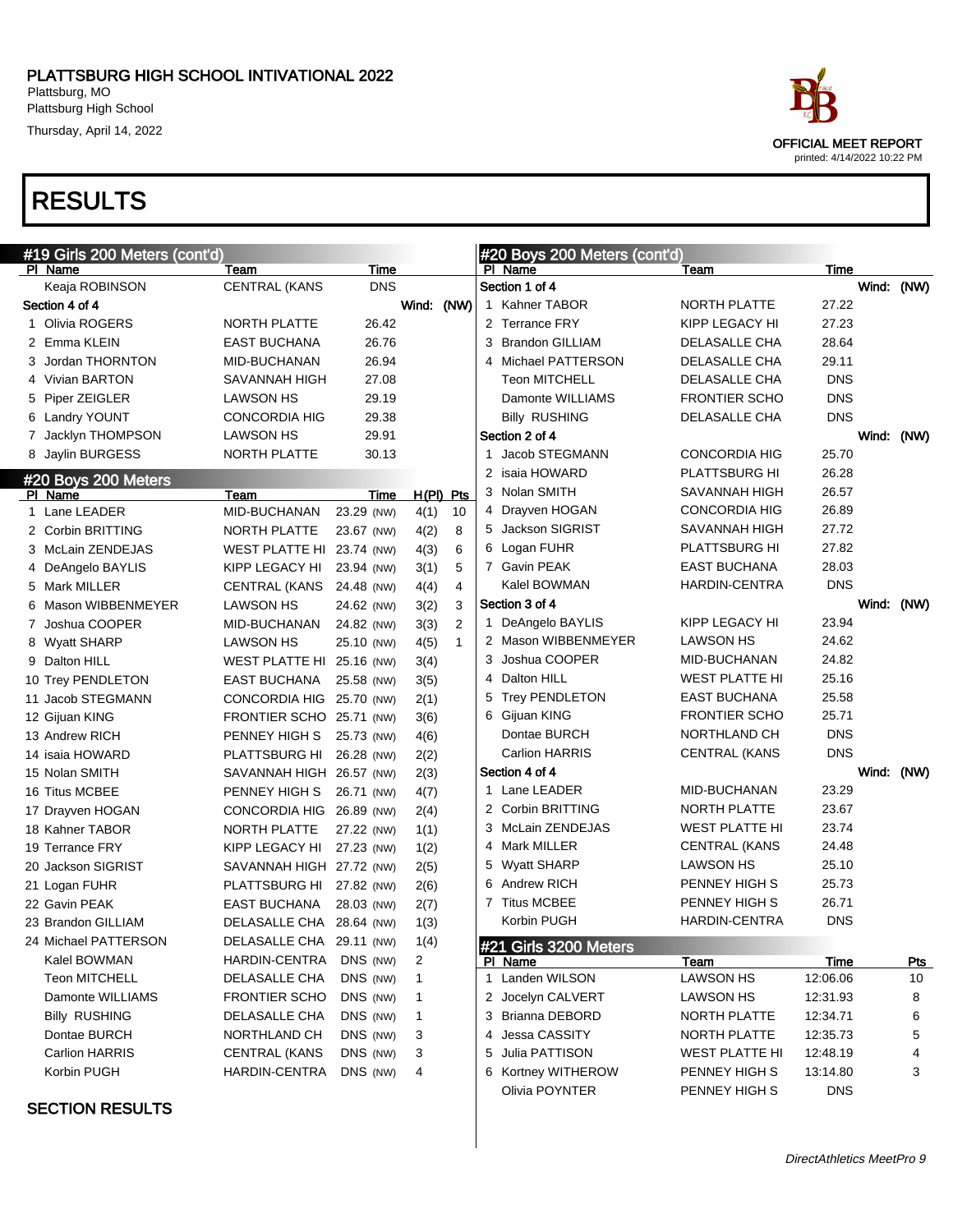Thursday, April 14, 2022

| #22 Boys 3200 Meters                       |                       |            |                |                |                | #24 Boys 4 x 400m Relay (cont'd)     |                       |            |                         |
|--------------------------------------------|-----------------------|------------|----------------|----------------|----------------|--------------------------------------|-----------------------|------------|-------------------------|
| PI Name                                    | Team                  | Time       |                | Pts            | PI.            | Team                                 |                       | Time       |                         |
| 1 Josh SCHAFFART                           | NORTH PLATTE          | 10:50.21   |                | 10             |                | 2 WEST PLATTE HIGH SCHOOL (A)        |                       | 3:40.90    |                         |
| 2 Noah HECKMAN                             | NORTH PLATTE          | 10:50.95   |                | 8              |                | 3 LAWSON HS (A)                      |                       | 3:41.04    |                         |
| 3 Ryan MCINTOSH                            | PENNEY HIGH S         | 11:05.78   |                | 6              |                | 4 CENTRAL (KANSAS CITY) HS (A)       |                       | 3:42.05    |                         |
| 4 Tristan NEWKIRK                          | <b>WEST PLATTE HI</b> | 11:27.68   |                | 5              |                | 5 NORTH PLATTE HIGH SCHOOL (A)       |                       | 4:01.64    |                         |
| 5 Joseph MAYNE                             | <b>LAWSON HS</b>      | 11:34.22   |                | 4              |                | 6 PENNEY HIGH SCHOOL (A)             |                       | 4:05.66    |                         |
| 6 Joel RASH                                | <b>LAWSON HS</b>      | 12:14.57   |                | 3              |                | 7 EAST BUCHANAN HIGH SCHOOL (A)      |                       | 4:08.85    |                         |
| 7 Thomas DEFFET                            | <b>WEST PLATTE HI</b> | 12:54.90   |                | 2              |                | FRONTIER SCHOOL OF EXCELLENCE CH (A) |                       | <b>DNS</b> |                         |
| 8 Matthew WITHEROW                         | PENNEY HIGH S         | 12:55.75   |                |                |                |                                      |                       |            |                         |
| Hayden HEIL                                | HARDIN-CENTRA         | <b>DNS</b> |                |                |                | #25 Boys High Jump<br>PI Name        | Team                  | Mark       | <u>Pts</u>              |
| Ethan AUXIER                               | <b>EAST BUCHANA</b>   | <b>DNS</b> |                |                |                | 1 Garron BLAIR                       | <b>LAWSON HS</b>      | 1.93m      | 10                      |
| Landon TURNER                              | <b>EAST BUCHANA</b>   | <b>DNS</b> |                |                |                | 2 Dalton HILL                        | <b>WEST PLATTE HI</b> | 1.80m      | 8                       |
| <b>Isaac HEIL</b>                          | <b>HARDIN-CENTRA</b>  | <b>DNS</b> |                |                |                | 3 August HILL                        | <b>WEST PLATTE HI</b> | 1.70m      | 6                       |
|                                            |                       |            |                |                |                | 4J Ryder WILCKENS-ABNEY              | <b>CONCORDIA HIG</b>  | 1.65m      | 5                       |
| #23 Girls 4 x 400m Relay                   |                       |            |                |                |                | 5J Blaize VAUGHN                     | <b>LAWSON HS</b>      | 1.65m      | 4                       |
| PI Team                                    |                       | Time       |                | <b>Pts</b>     |                | 6J Andrew RICH                       | PENNEY HIGH S         | 1.60m      | 3                       |
| 1 NORTH PLATTE HIGH SCHOOL (A)             |                       | 4:19.62    |                | 10             |                | 7J Maddux THOMAS                     | EAST BUCHANA          | 1.55m      | $\overline{\mathbf{c}}$ |
| 2 WEST PLATTE HIGH SCHOOL (A)              |                       | 4:28.32    |                | 8              |                | 8J Mark MILLER                       | <b>CENTRAL (KANS</b>  | 1.55m      | 1                       |
| 3 LAWSON HS (A)                            |                       | 4:48.46    |                | 6              |                | 9 Tate YOUTSEY                       | PENNEY HIGH S         | 1.50m      |                         |
| 4 PLATTSBURG HIGH SCHOOL (A)               |                       | 4:49.40    |                | 5              |                | 9 D'Vontae LOVE                      | KIPP LEGACY HI        | 1.50m      |                         |
| 5 CENTRAL (KANSAS CITY) HS (A)             |                       | 4:51.89    |                | 4              |                | 9 Jaxson WINFREY                     | <b>CONCORDIA HIG</b>  | 1.50m      |                         |
| 6 PENNEY HIGH SCHOOL (A)                   |                       | 5:12.76    |                | 3              |                | Zander BROWN                         |                       |            |                         |
| 7 KIPP LEGACY HIGH SCHOOL (A)              |                       | 5:20.61    |                | 2              |                |                                      | MID-BUCHANAN          | NΗ         |                         |
|                                            |                       |            |                |                |                | <b>Jackson SIGRIST</b>               | SAVANNAH HIGH         | NΗ         |                         |
|                                            |                       |            |                |                |                | DeAngelo BAYLIS                      | KIPP LEGACY HI        | NΗ         |                         |
| #24 Boys $4 \times 400$ m Relay<br>PI Team |                       | Time       | H(PI) Pts      |                |                | Lucas SARSANY                        | SAVANNAH HIGH         | NΗ         |                         |
| 1 PLATTSBURG HIGH SCHOOL (A)               |                       | 3:39.97    | 2(1)           | 10             |                | Kaleb GANT                           | HARDIN-CENTRA         | <b>DNS</b> |                         |
| 2 WEST PLATTE HIGH SCHOOL (A)              |                       | 3:40.90    | 2(2)           | 8              |                | Elnailo MUSHATT                      | <b>CENTRAL (KANS</b>  | <b>DNS</b> |                         |
| 3 LAWSON HS (A)                            |                       | 3:41.04    | 2(3)           | 6              |                | Lincoln ARNOLD                       | HARDIN-CENTRA         | <b>DNS</b> |                         |
| 4 CENTRAL (KANSAS CITY) HS (A)             |                       | 3:42.05    | 2(4)           | 5              |                | <b>Cransten BAUGH</b>                | <b>EAST BUCHANA</b>   | <b>DNS</b> |                         |
| 5 NORTH PLATTE HIGH SCHOOL (A)             |                       | 4:01.64    | 2(5)           | 4              |                |                                      |                       |            |                         |
| 6 PENNEY HIGH SCHOOL (A)                   |                       | 4:05.66    | 2(6)           | 3              |                | #26 Girls High Jump                  |                       |            |                         |
| 7 EAST BUCHANAN HIGH SCHOOL (A)            |                       | 4:08.85    | 2(7)           | $\overline{2}$ |                | PI Name                              | Team                  | Mark       | <u>Pts</u>              |
| 8 MID-BUCHANAN HIGH SCHOOL (A)             |                       | 4:11.95    | 1(1)           | $\mathbf{1}$   |                | 1J Ahlanna RUTHERFORD                | <b>WEST PLATTE HI</b> | 1.55m      | 9                       |
| 9 KIPP LEGACY HIGH SCHOOL (A)              |                       | 4:14.75    | 1(2)           |                |                | 1J Cate COOPER                       | <b>CONCORDIA HIG</b>  | 1.55m      | 9                       |
| 10 CONCORDIA HIGH SCHOOL (A)               |                       | 4:21.44    | 1(3)           |                |                | 3J Maya WATKINS                      | <b>EAST BUCHANA</b>   | 1.50m      | 6                       |
| HARDIN-CENTRAL HIGH SCHOOL (A)             |                       | <b>DNS</b> | $\overline{1}$ |                |                | 4J Kira PHIPPS                       | <b>LAWSON HS</b>      | 1.45m      | 4.5                     |
| FRONTIER SCHOOL OF EXCELLENCE CH (A)       |                       | <b>DNS</b> | $\overline{2}$ |                |                | 4J Anna HARROLD                      | <b>LAWSON HS</b>      | 1.45m      | 4.5                     |
|                                            |                       |            |                |                |                | 6J Makenna CARTWRIGHT                | NORTH PLATTE          | 1.40m      | 1.5                     |
| <b>SECTION RESULTS</b>                     |                       |            |                |                |                | 6J Abigail HEASTAN                   | SAVANNAH HIGH         | 1.40m      | 1.5                     |
| PI Team                                    |                       | Time       |                |                |                | 6J Groom KLAIRA                      | <b>WEST PLATTE HI</b> | 1.40m      | 1.5                     |
| Section 1 of 2                             |                       |            |                |                |                | 6J Gabriella SEGAR                   | PENNEY HIGH S         | 1.40m      | 1.5                     |
| 1 MID-BUCHANAN HIGH SCHOOL (A)             |                       | 4:11.95    |                |                |                | 10 Alyssa HAUG                       | SAVANNAH HIGH         | 1.35m      |                         |
| 2 KIPP LEGACY HIGH SCHOOL (A)              |                       | 4:14.75    |                |                |                | 11 Addison MCGARRY                   | MID-BUCHANAN          | 1.30m      |                         |
| 3 CONCORDIA HIGH SCHOOL (A)                |                       | 4:21.44    |                |                |                | 11 Raegan GRASS                      | PLATTSBURG HI         | 1.30m      |                         |
| HARDIN-CENTRAL HIGH SCHOOL (A)             |                       | <b>DNS</b> |                |                |                | Jacey COLDREN                        | PLATTSBURG HI         | <b>NH</b>  |                         |
| Section 2 of 2                             |                       |            |                |                | Kylee GRISWOLD | NORTH PLATTE                         | <b>NH</b>             |            |                         |
| 1 PLATTSBURG HIGH SCHOOL (A)               |                       | 3:39.97    |                |                |                |                                      |                       |            |                         |
|                                            |                       |            |                |                |                |                                      |                       |            |                         |

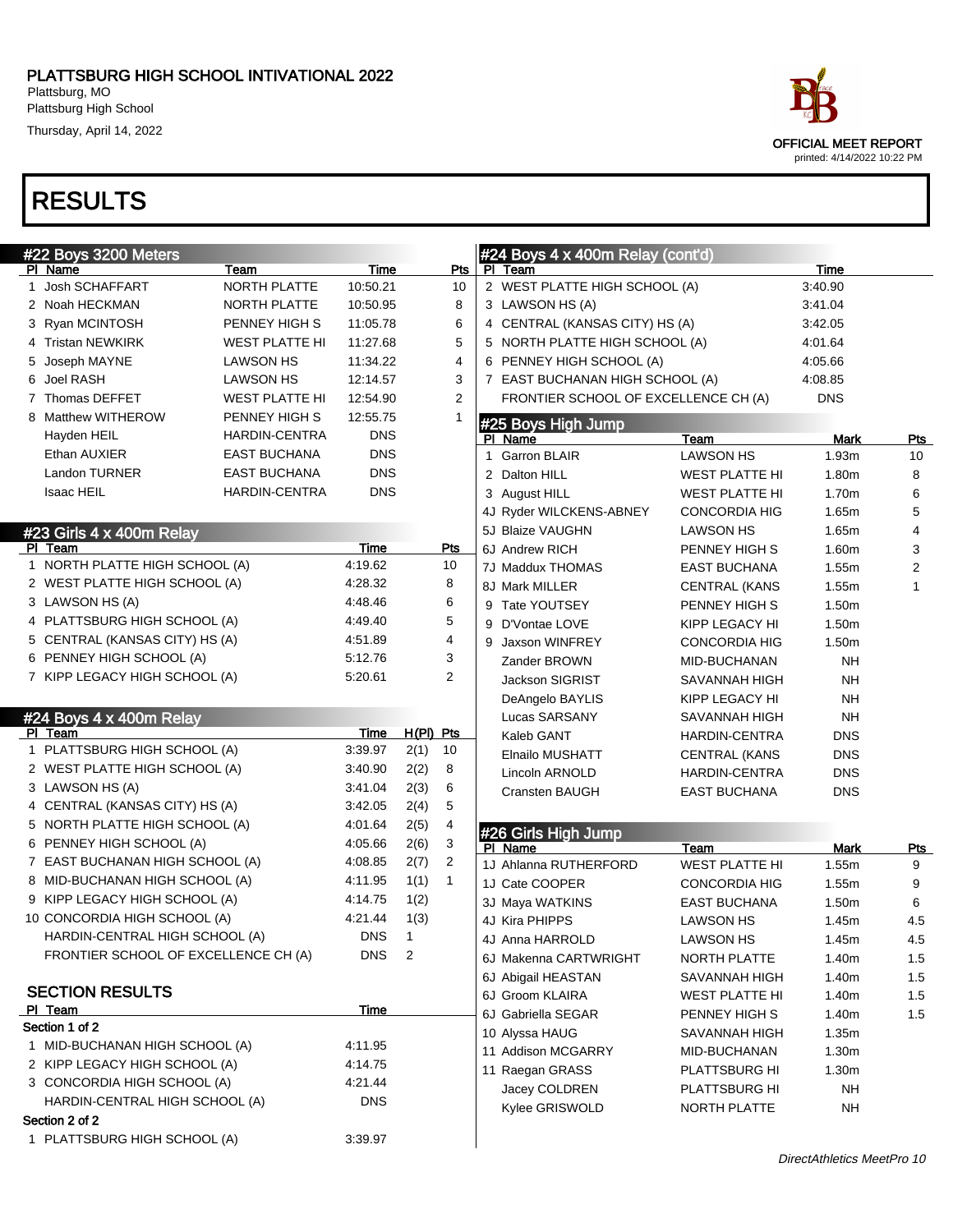#### PLATTSBURG HIGH SCHOOL INTIVATIONAL 2022

Plattsburg, MO Plattsburg High School

Thursday, April 14, 2022

### RESULTS

|   | #27 Boys Pole Vault        |                               |                |                     |   | #29 Boys Long Jump (cont'd)                         |                             |              |             |                         |
|---|----------------------------|-------------------------------|----------------|---------------------|---|-----------------------------------------------------|-----------------------------|--------------|-------------|-------------------------|
|   | PI Name                    | Team<br><b>LAWSON HS</b>      | <b>Mark</b>    | Pts                 |   | PI Name                                             | Team<br><b>EAST BUCHANA</b> |              | <b>Mark</b> | <b>Pts</b>              |
|   | 1 Colin PHIPPS             |                               | 3.35m<br>2.90m | 10                  |   | <b>Rylee PARKER</b>                                 |                             | DNS (NW)     |             |                         |
|   | 2 Thatcher AUBREY          | <b>LAWSON HS</b>              |                | 8                   |   | Korbin PUGH                                         | <b>HARDIN-CENTRA</b>        | DNS (NW)     |             |                         |
|   | 3J MCKANAN READE           | <b>WEST PLATTE HI</b>         | 2.75m          | 6                   |   | Cooper SLOMINSKI                                    | LAWSON HS                   | DNS (NW)     |             |                         |
|   | 4J Gabriel GOODLET         | NORTH PLATTE                  | 2.75m          | 5                   |   |                                                     |                             |              |             |                         |
|   | 5J Tristan NEWKIRK         | <b>WEST PLATTE HI</b>         | 2.60m          | 4                   |   | #30 Girls Long Jump                                 |                             |              |             |                         |
|   | 6J Coen RAINSBARGER        | NORTH PLATTE                  | 2.60m          | 3<br>$\overline{2}$ |   | PI Name<br>1 Haley SAMPSON                          | Team<br><b>NORTH PLATTE</b> | 4.75m (NW)   | Mark        | Pts<br>10               |
|   | 7J Kyler PAXTON            | <b>EAST BUCHANA</b>           | 2.10m          |                     |   | 2 Laura HILL                                        | <b>WEST PLATTE HI</b>       | 4.60m (NW)   |             | 8                       |
|   | 8J Isaiah WATKINS          | <b>EAST BUCHANA</b>           | 2.10m          | $\mathbf{1}$        |   | 3 Olivia STITES                                     | SAVANNAH HIGH               | 4.59m (NW)   |             | 6                       |
|   |                            |                               |                |                     |   | 4 Morgan MOORE                                      | <b>LAWSON HS</b>            | 4.16m (NW)   |             | 4.5                     |
|   | #28 Girls Pole Vault       |                               |                |                     |   | 4 Makenna CARTWRIGHT                                | NORTH PLATTE                | 4.16m (NW)   |             | 4.5                     |
|   | PI Name<br>1J Laura HILL   | Team<br><b>WEST PLATTE HI</b> | Mark<br>2.60m  | Pts<br>10           |   | 6 Ahlanna RUTHERFORD                                | <b>WEST PLATTE HI</b>       | 4.13m (NW)   |             | 3                       |
|   | 2J Kira PHIPPS             | <b>LAWSON HS</b>              | 2.60m          | 8                   |   | 7 Ava BRIEGEL                                       | LAWSON HS                   | 4.03m (NW)   |             | $\overline{\mathbf{c}}$ |
|   |                            | <b>LAWSON HS</b>              | 2.45m          | 6                   |   | 8 Marziyah BARRETT                                  |                             | 3.96m (NW)   |             | $\mathbf{1}$            |
|   | 3J Morgan WEATHERSPOON     |                               | 2.25m          | 5                   |   |                                                     | KIPP LEGACY HI              |              |             |                         |
|   | 4J Cosette CLARK           | <b>WEST PLATTE HI</b>         |                |                     |   | 9 Addisyn MUSSER                                    | EAST BUCHANA                | 3.92m (NW)   |             |                         |
|   | 5J Adrian ALLEN            | <b>EAST BUCHANA</b>           | 2.25m          | 4                   |   | 10 Krystal DOOLING                                  | <b>CENTRAL (KANS</b>        | 3.90m (NW)   |             |                         |
|   | 6J Alanah HAASE            | PENNEY HIGH S                 | 1.65m          | 2.5                 |   | 11 Lucy FROEHLICH                                   | SAVANNAH HIGH               | 3.78m (NW)   |             |                         |
|   | 6J Lillian WATCCHIHSKI     | PLATTSBURG HI                 | 1.65m          | 2.5                 |   | 12 Avery HALL                                       | NORTHLAND CH                | $3.61m$ (NW) |             |                         |
|   | 8J Riley KUBUCKI           | PLATTSBURG HI                 | 1.65m          | $\mathbf{1}$        |   | 13 Abigail BARTON                                   | EAST BUCHANA                | 3.54m (NW)   |             |                         |
|   | Olivia GREER               | NORTH PLATTE                  | <b>DNS</b>     |                     |   | 14 Br LARAMORE-YANEZ                                | PLATTSBURG HI               | 3.48m (NW)   |             |                         |
|   |                            |                               |                |                     |   | 14 Serenity HEARRON                                 | <b>CENTRAL (KANS</b>        | 3.48m (NW)   |             |                         |
|   | #29 Boys Long Jump         |                               |                |                     |   | 16 Mylee WATERS                                     | PENNEY HIGH S               | 3.40m (NW)   |             |                         |
|   | PI Name                    | Team                          | Mark           | Pts                 |   | 17 Isabella JOHNSON                                 | <b>CONCORDIA HIG</b>        | $3.21m$ (NW) |             |                         |
|   | 1 Ryder WILCKENS-ABNEY     | <b>CONCORDIA HIG</b>          | 5.98m (NW)     | 10                  |   | 18 Ja'Miya HAYNES-BOLDEN                            | <b>FRONTIER SCHO</b>        | 2.88m (NW)   |             |                         |
|   | 2 August HILL              | <b>WEST PLATTE HI</b>         | 5.74m (NW)     | 8                   |   | Nevaeh THORNTON                                     | MID-BUCHANAN                | DNS (NW)     |             |                         |
|   | 3 Trystan BRIGHTMAN        | LAWSON HS                     | 5.73m (NW)     | 6                   |   | Renee GRYMALA                                       | <b>HARDIN-CENTRA</b>        | DNS (NW)     |             |                         |
|   | 4 Dontae BURCH             | NORTHLAND CH                  | 5.69m (NW)     | 4.5                 |   | Emily JOHNSON                                       | MID-BUCHANAN                | DNS (NW)     |             |                         |
|   | 4 Gijuan KING              | <b>FRONTIER SCHO</b>          | 5.69m (NW)     | 4.5                 |   | Lynnlee NOVICH                                      | PLATTSBURG HI               | DNS (NW)     |             |                         |
|   | 6 Benjamin PUGH            | MID-BUCHANAN                  | 5.46m (NW)     | 3                   |   | Hailee SOUZA                                        | PENNEY HIGH S               | FOUL (NW)    |             |                         |
|   | 7 Coen RAINSBARGER         | NORTH PLATTE                  | $5.15m$ (NW)   | $\overline{2}$      |   | Anylah FONVILLE                                     | <b>FRONTIER SCHO</b>        | FOUL (NW)    |             |                         |
|   | 8 Marshall ENGLAND         | PENNEY HIGH S                 | 5.09m (NW)     | 1                   |   | Callie WEBER                                        | CONCORDIA HIG               | FOUL (NW)    |             |                         |
| 9 | <b>Jackson SIGRIST</b>     | SAVANNAH HIGH                 | 4.97m (NW)     |                     |   |                                                     |                             |              |             |                         |
|   | 10 Maddux THOMAS           | <b>EAST BUCHANA</b>           | 4.95m (NW)     |                     |   | #31 Boys Triple Jump                                |                             |              |             |                         |
|   | 11 Logan FUHR              | PLATTSBURG HI                 | 4.89m (NW)     |                     |   | PI Name                                             | Team                        |              | Mark        | <u>Pts</u>              |
|   | 11 Devon MATHEWS           | PENNEY HIGH S                 | 4.89m (NW)     |                     | 1 | Samuel LEE                                          | PLATTSBURG HI 12.10m (NW)   |              |             | 10                      |
|   | 13 Carter CLEARY           | SAVANNAH HIGH                 | 4.88m (NW)     |                     |   | 2 isaia HOWARD                                      | PLATTSBURG HI 11.76m (NW)   |              |             | 8                       |
|   | 14 Damonte WILLIAMS        | <b>FRONTIER SCHO</b>          | 4.79m (NW)     |                     |   | 3 Koreyian SMITH                                    | CENTRAL (KANS 11.50m (NW)   |              |             | 6                       |
|   | 15 Isaac HELMICH           | WEST PLATTE HI                | 4.78m (NW)     |                     |   | 4 Andrew SCHAEFFER                                  | MID-BUCHANAN 11.33m (NW)    |              |             | 5                       |
|   | 16 Shawn BRIDGEWATER       | <b>CENTRAL (KANS</b>          | 4.77m (NW)     |                     | 5 | Elija DEFRIES                                       | LAWSON HS                   | 11.21m (NW)  |             | 4                       |
|   | 17 Ravell SULLIVAN         | <b>CENTRAL (KANS</b>          | 4.76m (NW)     |                     |   | 6 Jonah MCGIVERN                                    | WEST PLATTE HI 11.17m (NW)  |              |             | 3                       |
|   | 17 Jacob ROBINSON          | MID-BUCHANAN                  | 4.76m (NW)     |                     |   | 7 Jackson WAHLGREN                                  | MID-BUCHANAN 11.00m (NW)    |              |             | 2                       |
|   | 19 isaia HOWARD            | <b>PLATTSBURG HI</b>          | 4.66m (NW)     |                     | 8 | Johnathan DAWSON                                    | PENNEY HIGH S 10.59m (NW)   |              |             | 1                       |
|   | 20 Wilmer GARCIA CABALLERO | <b>CONCORDIA HIG</b>          | 4.55m (NW)     |                     |   | 9 Gage ROSSER                                       | CONCORDIA HIG 10.56m (NW)   |              |             |                         |
|   | Ameer GATES                | KIPP LEGACY HI                | DNS (NW)       |                     |   | 10 Cameron WILLIAMS                                 | WEST PLATTE HI 10.42m (NW)  |              |             |                         |
|   | Jason SLAUGHTER            | NORTH PLATTE                  | DNS (NW)       |                     |   | 11 Caleb KING                                       | CONCORDIA HIG 9.81m (NW)    |              |             |                         |
|   | Kalel BOWMAN               | <b>HARDIN-CENTRA</b>          | DNS (NW)       |                     |   | 12 Jaiden BEACHAM-MARTINEZ SAVANNAH HIGH 9.76m (NW) |                             |              |             |                         |



printed: 4/14/2022 10:22 PM

DirectAthletics MeetPro 11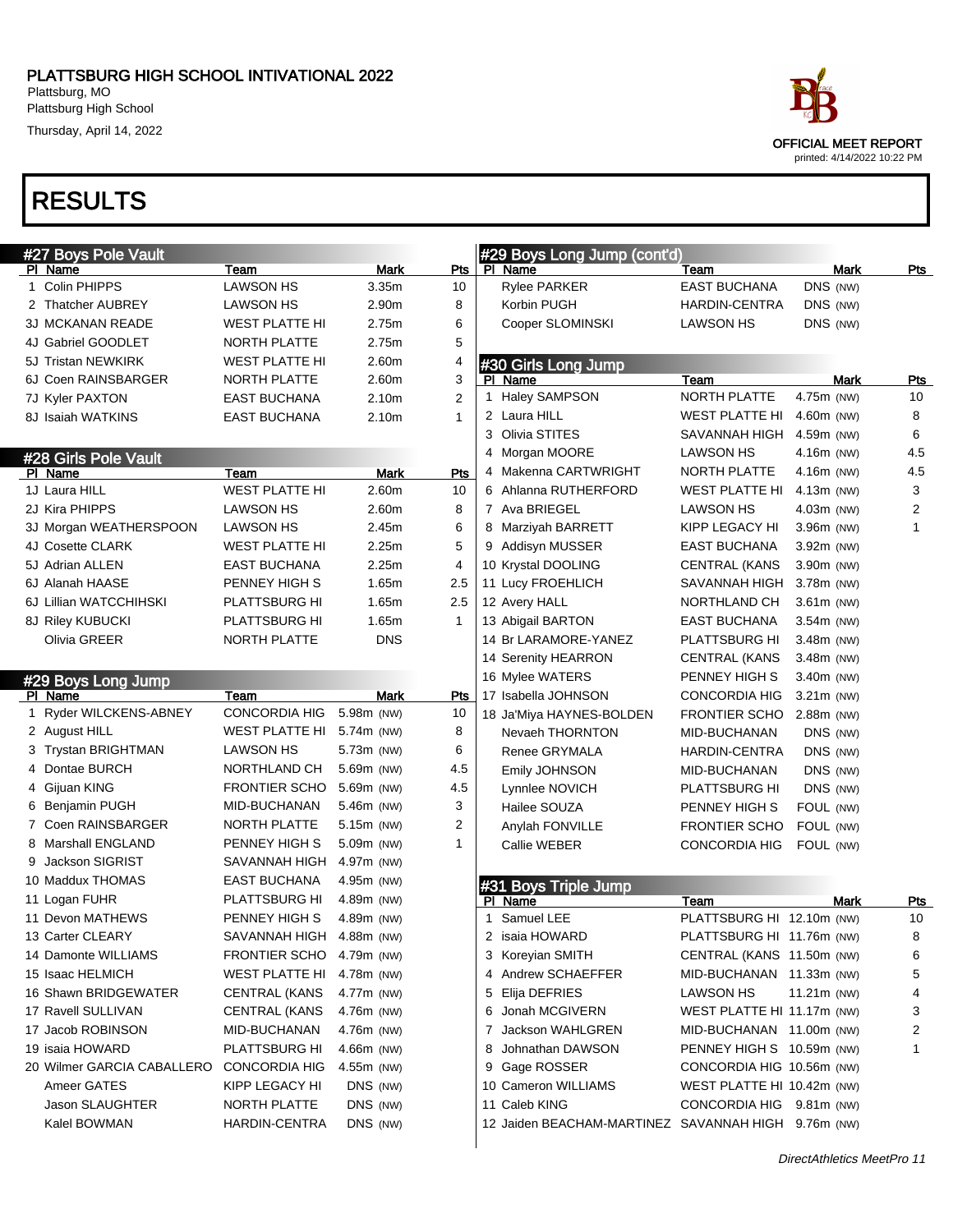### PLATTSBURG HIGH SCHOOL INTIVATIONAL 2022

Plattsburg, MO Plattsburg High School

Thursday, April 14, 2022

| #31 Boys Triple Jump (cont'd) |                       |              |                |    | #33 Boys Shot Put (cont'd) |                       |                   |                         |
|-------------------------------|-----------------------|--------------|----------------|----|----------------------------|-----------------------|-------------------|-------------------------|
| PI Name                       | Team                  | <b>Mark</b>  | Pts            |    | PI Name                    | Team                  | Mark              | <u>Pts</u>              |
| 13 Zander DAMRILL             | PENNEY HIGH S         | 9.32m (NW)   |                |    | 18 James ROBINSON          | MID-BUCHANAN          | 9.48m             |                         |
| <b>Brimg SHOKE</b>            | KIPP LEGACY HI        | DNS (NW)     |                |    | 19 Kenneth BRINSON         | <b>CENTRAL (KANS</b>  | 8.66m             |                         |
| Anakin GRAYSON                | <b>HARDIN-CENTRA</b>  | DNS (NW)     |                |    | 20 Semaj ANDERSON          | <b>FRONTIER SCHO</b>  | 7.23m             |                         |
| Kaleb GANT                    | <b>HARDIN-CENTRA</b>  | DNS (NW)     |                |    | 21 Jordan HARRIS           | PLATTSBURG HI         | 7.14m             |                         |
| Aidan HENSLEY                 | <b>EAST BUCHANA</b>   | DNS (NW)     |                |    | 22 Osarobo EHIOBA          | <b>FRONTIER SCHO</b>  | 2.83m             |                         |
| Thatcher AUBREY               | <b>LAWSON HS</b>      | DNS (NW)     |                |    | J.W. DOYLE                 | <b>HARDIN-CENTRA</b>  | <b>DNS</b>        |                         |
| Enrique LOWERY                | <b>CENTRAL (KANS</b>  | FOUL (NW)    |                |    | Peyton MEIERER             | HARDIN-CENTRA         | <b>DNS</b>        |                         |
| #32 Girls Triple Jump         |                       |              |                |    | #34 Girls Shot Put         |                       |                   |                         |
| PI Name                       | Team                  | Mark         | Pts            |    | PI Name                    | Team                  | Mark              | <b>Pts</b>              |
| 1 Sam BAKER                   | WEST PLATTE HI        | 9.42m (NW)   | 10             |    | 1 Marley SANDS             | LAWSON HS             | 10.16m            | 10                      |
| 2 Sailor BODENHAUSEN          | SAVANNAH HIGH         | $9.06m$ (NW) | 8              |    | 2 Saniyah KEARNEY          | KIPP LEGACY HI        | 9.56m             | 8                       |
| 3 Morgan MOORE                | LAWSON HS             | $9.03m$ (NW) | 5.5            |    | 3 Evangeline CARESIA       | LAWSON HS             | 9.26 <sub>m</sub> | 6                       |
| 3 Makenna CARTWRIGHT          | NORTH PLATTE          | $9.03m$ (NW) | 5.5            |    | 4 Hannah NELSON            | <b>CONCORDIA HIG</b>  | 8.95m             | 5                       |
| 5 Krystal DOOLING             | <b>CENTRAL (KANS</b>  | 8.54m (NW)   | 4              |    | 5 Savannah BINGHAM         | PLATTSBURG HI         | 8.94m             | 4                       |
| 6 Avery HOLMES                | <b>WEST PLATTE HI</b> | 8.30m (NW)   | 3              |    | 6 Jade GRAY                | PENNEY HIGH S         | 8.68m             | 3                       |
| 7 Alice NELSON                | PLATTSBURG HI         | 8.28m (NW)   | $\overline{2}$ |    | 7 Alexis MEYER             | PLATTSBURG HI         | 8.66m             | $\overline{\mathbf{c}}$ |
| 8 Alyssa HAUG                 | SAVANNAH HIGH         | 8.17m (NW)   | 1              |    | 8 Lenora BRUMM             | MID-BUCHANAN          | 8.31m             | $\mathbf{1}$            |
| Jazmyn GRIGSBY                | KIPP LEGACY HI        | 8.13m (NW)   |                |    | 9 Lakelyn SHATTO           | PENNEY HIGH S         | 8.02m             |                         |
| 9 Heidi CHURCH                | <b>EAST BUCHANA</b>   | 8.13m (NW)   |                |    | 10 Shaniya PAGE            | KIPP LEGACY HI        | 7.39m             |                         |
| 11 Br LARAMORE-YANEZ          | PLATTSBURG HI         | 8.03m (NW)   |                |    | 11 Meghan MULLER           | <b>EAST BUCHANA</b>   | 7.23m             |                         |
| Janie RAMIREZ                 | <b>CENTRAL (KANS</b>  | DNS (NW)     |                |    | 12 Marissa WORTHAM         | NORTH PLATTE          | 7.13m             |                         |
| Dannica MANCHESTER            | <b>HARDIN-CENTRA</b>  | DNS (NW)     |                |    | 13 Aurora GREEN            | <b>WEST PLATTE HI</b> | 7.09m             |                         |
| <b>Emily JOHNSON</b>          | MID-BUCHANAN          | DNS (NW)     |                |    | 14 Scarlett SLUGANTZ       | NORTH PLATTE          | 6.94m             |                         |
| Abigail BARTON                | <b>EAST BUCHANA</b>   | FOUL (NW)    |                |    | 15 Justine HAYS            | MID-BUCHANAN          | 6.82m             |                         |
| Joelle BARKER                 | <b>LAWSON HS</b>      | FOUL (NW)    |                |    | 16 Janiya HILL             | <b>CENTRAL (KANS</b>  | 6.51m             |                         |
|                               |                       |              |                |    | 17 Laura HILL              | <b>WEST PLATTE HI</b> | 6.48m             |                         |
| #33 Boys Shot Put             |                       |              |                |    | 18 Kaliya WARE             | <b>FRONTIER SCHO</b>  | 6.40m             |                         |
| PI Name                       | Team                  | Mark         | Pts            |    | 19 Karleigh WILCKENS       | <b>CONCORDIA HIG</b>  | 6.20m             |                         |
| 1 Gideon MCBEE                | PENNEY HIGH S         | 12.80m       | 10             |    | 20 Jaylen KNOWLES          | <b>EAST BUCHANA</b>   | 5.82m             |                         |
| 2 Liam SERVAES                | NORTH PLATTE          | 12.63m       | 8              |    | Abigayle MCNELLY           | HARDIN-CENTRA         | <b>DNS</b>        |                         |
| 3 Garron BLAIR                | <b>LAWSON HS</b>      | 12.47m       | 6              |    | Kady MUSSELMAN             | HARDIN-CENTRA         | <b>DNS</b>        |                         |
| 4 Fisher NIXDORF              | PENNEY HIGH S         | 12.20m       | 5              |    | <b>Destinee ALLEN</b>      | <b>CENTRAL (KANS</b>  | <b>DNS</b>        |                         |
| 5 Jesse WILLIAMS              | <b>NORTH PLATTE</b>   | 11.63m       | 4              |    |                            |                       |                   |                         |
| 6 Chase MEERS                 | EAST BUCHANA          | 11.48m       | 3              |    | #35 Boys Discus            |                       |                   |                         |
| 7 Elijah HARRIS               | <b>WEST PLATTE HI</b> | 11.45m       | 2              |    | PI Name                    | Team                  | Mark              | Pts                     |
| 8 Jacob NELSON                | CONCORDIA HIG         | 11.41m       | 1              |    | 1 Garron BLAIR             | LAWSON HS             | 41.30m            | 10                      |
| 9 Dominick JOHNSON            | CONCORDIA HIG         | 11.28m       |                |    | 2 Aiden BORGSTADT          | CONCORDIA HIG         | 33.01m            | 8                       |
| 10 Keegan BALES               | LAWSON HS             | 10.71m       |                |    | 3 Liam SERVAES             | NORTH PLATTE          | 32.34m            | 6                       |
| 11 Ethan CAW                  | MID-BUCHANAN          | 10.70m       |                |    | 4 Dawson MILLER            | PENNEY HIGH S         | 30.69m            | 5                       |
| 12 Ethan BAILEY               | EAST BUCHANA          | 10.55m       |                |    | 5 Chad JAMESON             | <b>WEST PLATTE HI</b> | 30.40m            | 4                       |
| 12 Armon CANADE               | KIPP LEGACY HI        | 10.55m       |                | 6. | James ROBINSON             | MID-BUCHANAN          | 29.76m            | 3                       |
| 14 Chad JAMESON               | <b>WEST PLATTE HI</b> | 10.24m       |                |    | 7 Gideon MCBEE             | PENNEY HIGH S         | 29.35m            | 2                       |
| 15 Jerreous BROWN             | KIPP LEGACY HI        | 10.06m       |                |    | 8 Ian BLEDSOE              | NORTH PLATTE          | 27.51m            | 1                       |
| 16 Korbin DOW                 | PLATTSBURG HI         | 9.70m        |                |    | 9 Ronald SCOTT             | <b>WEST PLATTE HI</b> | 27.05m            |                         |
| 17 Xavier SMITH               | <b>CENTRAL (KANS</b>  | 9.50m        |                |    | 10 Ethan BAILEY            | <b>EAST BUCHANA</b>   | 26.86m            |                         |
|                               |                       |              |                |    |                            |                       |                   |                         |

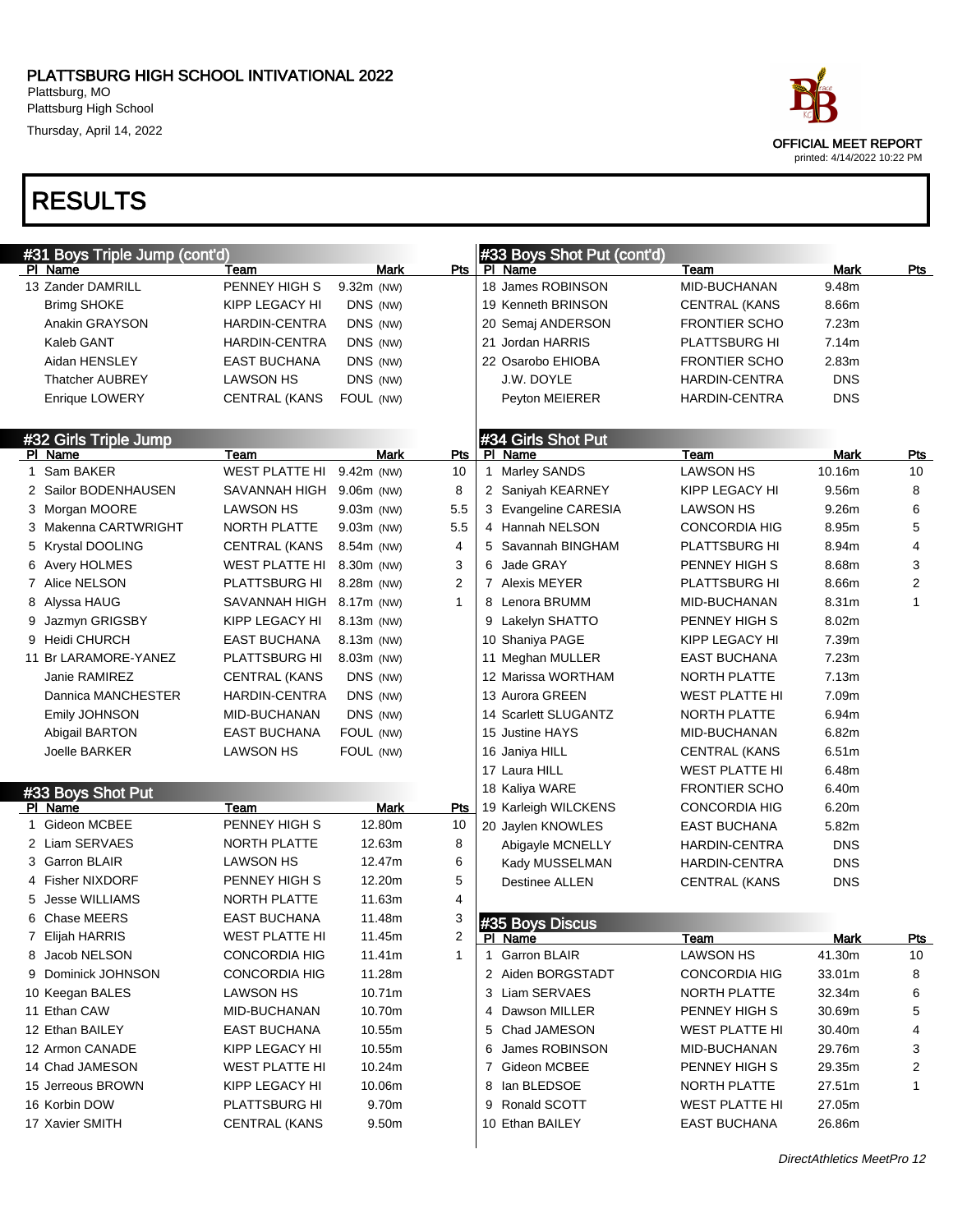Thursday, April 14, 2022

### RESULTS

|    | #35 Boys Discus (cont'd)  |                          |                       |                  | #37 Boys Javelin (cont'd)    |                       |            |                |
|----|---------------------------|--------------------------|-----------------------|------------------|------------------------------|-----------------------|------------|----------------|
|    | PI Name                   | Team                     | <b>Mark</b>           | Pts              | PI Name                      | Team                  | Mark       | <b>Pts</b>     |
|    | 11 Ethan CAW              | MID-BUCHANAN             | 26.62m                |                  | 2 Garron BLAIR               | <b>LAWSON HS</b>      | 47.40m     | 8              |
|    | 12 Wyatt PARKER           | <b>EAST BUCHANA</b>      | 26.59m                |                  | 3 Noah EADS                  | PENNEY HIGH S         | 34.90m     | 6              |
|    | 13 Keegan BALES           | LAWSON HS                | 26.10m                |                  | 4 Rylie INMAN                | <b>CONCORDIA HIG</b>  | 33.00m     | 5              |
|    | 14 Armon CANADE           | KIPP LEGACY HI           | 25.00m                |                  | 5 Gugleilmo FORTI            | WEST PLATTE HI        | 32.60m     | $\overline{4}$ |
|    | 15 Jerreous BROWN         | KIPP LEGACY HI           | 23.74m                |                  | 6 Jackson WAHLGREN           | MID-BUCHANAN          | 32.40m     | 3              |
|    | 16 Landon LANGKRAHR       | <b>CONCORDIA HIG</b>     | 22.31m                |                  | 7 David MEYER                | <b>CONCORDIA HIG</b>  | 31.80m     | 2              |
|    | 17 Blaine EASON           | PLATTSBURG HI            | 20.97m                |                  | 8 Ronald SCOTT               | <b>WEST PLATTE HI</b> | 31.00m     | 1              |
|    | 18 Christian DEFREECE     | PLATTSBURG HI            | 17.23m                |                  | 9 Fisher NIXDORF             | PENNEY HIGH S         | 30.70m     |                |
|    | 19 Michael PATTERSON      | DELASALLE CHA            | 16.72m                |                  | 10 Carter CLEARY             | SAVANNAH HIGH         | 27.40m     |                |
|    | 20 Semaj ANDERSON         | <b>FRONTIER SCHO</b>     | 16.31m                |                  | 11 James ROBINSON            | MID-BUCHANAN          | 26.90m     |                |
|    | 21 Demetrious SMITH       | <b>CENTRAL (KANS</b>     | 15.71m                |                  | 12 Demetrious SMITH          | <b>CENTRAL (KANS</b>  | 22.20m     |                |
|    | 22 Osarobo EHIOBA         | <b>FRONTIER SCHO</b>     | 7.37m                 |                  | 13 Owen STOCKBAUER           | NORTH PLATTE          | 22.00m     |                |
|    | Xavier SMITH              | <b>CENTRAL (KANS</b>     | <b>DNS</b>            |                  | 14 Canaan WREN               | NORTH PLATTE          | 21.60m     |                |
|    | Jesse DOYLE               | <b>HARDIN-CENTRA</b>     | <b>DNS</b>            |                  | 15 Kade WEBB                 | <b>EAST BUCHANA</b>   | 19.20m     |                |
|    | J.W. DOYLE                | HARDIN-CENTRA            | <b>DNS</b>            |                  | 16 Kenneth BRINSON           | <b>CENTRAL (KANS</b>  | 17.00m     |                |
|    |                           |                          |                       |                  | 17 Brodie WEHMEYER           | PLATTSBURG HI         | 15.60m     |                |
|    | #36 Girls Discus          |                          |                       |                  | 18 Wesley FITZPATRICK        | PLATTSBURG HI         | 11.20m     |                |
|    | PI Name                   | Team                     | <b>Mark</b>           | <b>Pts</b>       | Collin REESE                 | SAVANNAH HIGH         | <b>DNS</b> |                |
| 1. | Marley SANDS              | <b>LAWSON HS</b>         | 32.64m                | 10               | Trey JOHNSON                 | <b>EAST BUCHANA</b>   | <b>DNS</b> |                |
|    | 2 Hannah ARCHDEKIN        | <b>EAST BUCHANA</b>      | 28.99m                | 8                | Kameron PUGH                 | HARDIN-CENTRA         | <b>DNS</b> |                |
|    | 3 Chloe ROBESON           | <b>LAWSON HS</b>         | 28.47m                | 6                | Mason FREECE                 | <b>HARDIN-CENTRA</b>  | <b>DNS</b> |                |
|    | 4 Lenora BRUMM            | MID-BUCHANAN             | 27.82m                | 5                |                              |                       |            |                |
|    |                           | NORTH PLATTE             |                       | 4                |                              |                       |            |                |
|    | 5 Courtney DEHN           |                          | 24.92m                |                  |                              |                       |            |                |
|    | 6 Savannah BINGHAM        | PLATTSBURG HI            | 23.77m                | 3                | #38 Girls Javelin<br>PI Name | Team                  | Mark       | Pts            |
|    | 7 Saniyah KEARNEY         | KIPP LEGACY HI           | 22.96m                | 2                | 1 Marley SANDS               | LAWSON HS             | 36.70m     | 10             |
|    | 8 Olivia EDWARDS          | PENNEY HIGH S            | 22.76m                | $\mathbf{1}$     | 2 Mary MOORE                 | <b>LAWSON HS</b>      | 33.10m     | 8              |
|    | 9 Meghan MULLER           | <b>EAST BUCHANA</b>      | 22.03m                |                  | 3 Hannah ARCHDEKIN           | <b>EAST BUCHANA</b>   | 31.90m     | 6              |
|    | 10 Gracelynn HOFFMAN      | NORTH PLATTE             | 21.57m                |                  | 4 Destinee ALLEN             | <b>CENTRAL (KANS</b>  | 30.60m     | 5              |
|    | 11 Emma SCHOON            | <b>WEST PLATTE HI</b>    | 16.65m                |                  | 5 Cate COOPER                | <b>CONCORDIA HIG</b>  | 26.80m     | 4              |
|    | 12 Justine HAYS           | MID-BUCHANAN             | 15.87m                |                  | 6 Maddison MCMILLAN          | <b>WEST PLATTE HI</b> | 26.50m     | 3              |
|    | 13 Sarah LATTY            | <b>CONCORDIA HIG</b>     | 15.61m                |                  | 7 Landry YOUNT               | <b>CONCORDIA HIG</b>  | 26.30m     | $\overline{2}$ |
|    | 14 Janiya HILL            | <b>CENTRAL (KANS</b>     | 15.08m                |                  | 8 Madison FLETT              | PLATTSBURG HI         | 24.60m     | 0.5            |
|    | 15 Jacy KNUDSEN           | PENNEY HIGH S            | 14.77m                |                  | 8 Emily DOBBINS              | PENNEY HIGH S         | 24.60m     | 0.5            |
|    | 16 Dalila PATTERSON       | DELASALLE CHA            | 13.90m                |                  | 10 Addison MCGARRY           | MID-BUCHANAN          | 23.50m     |                |
|    | 17 Kaliya WARE            | <b>FRONTIER SCHO</b>     | 13.14m                |                  | 11 Carly HINTON              | <b>NORTH PLATTE</b>   | 22.90m     |                |
|    | 18 Peyton EDMONDS         | WEST PLATTE HI           | 11.94m                |                  | 12 Rylee MCCLUNG             | <b>WEST PLATTE HI</b> | 21.40m     |                |
|    | 19 Karleigh WILCKENS      | <b>CONCORDIA HIG</b>     | 11.78m                |                  | 13 Jade GRAY                 | PENNEY HIGH S         | 21.30m     |                |
|    | 20 Savanna WILLIAMS       | KIPP LEGACY HI           | 10.77m                |                  | 14 Lenora BRUMM              | MID-BUCHANAN          | 20.80m     |                |
|    | 21 Addison BOYD           | PLATTSBURG HI            | 10.48m                |                  | 14 Abigail ARCHDEKIN         | EAST BUCHANA          | 20.80m     |                |
|    | Kady MUSSELMAN            | <b>HARDIN-CENTRA</b>     | <b>DNS</b>            |                  | 16 Aubree MARTINEZ           | NORTH PLATTE          | 17.60m     |                |
|    | Kelsie COVEY              | HARDIN-CENTRA            | <b>DNS</b>            |                  | 17 Kenlee FISH               | PLATTSBURG HI         | 10.50m     |                |
|    | <b>Destinee ALLEN</b>     | <b>CENTRAL (KANS</b>     | <b>DNS</b>            |                  | Janiya HILL                  | <b>CENTRAL (KANS</b>  | <b>DNS</b> |                |
|    |                           |                          |                       |                  | Kelsie COVEY                 | HARDIN-CENTRA         | <b>DNS</b> |                |
|    | #37 Boys Javelin          |                          |                       |                  | Libby FIFER                  | <b>HARDIN-CENTRA</b>  | <b>DNS</b> |                |
|    | PI Name<br>1 Xander MAVEL | Team<br><b>LAWSON HS</b> | <b>Mark</b><br>50.20m | <u>Pts</u><br>10 |                              |                       |            |                |



printed: 4/14/2022 10:22 PM